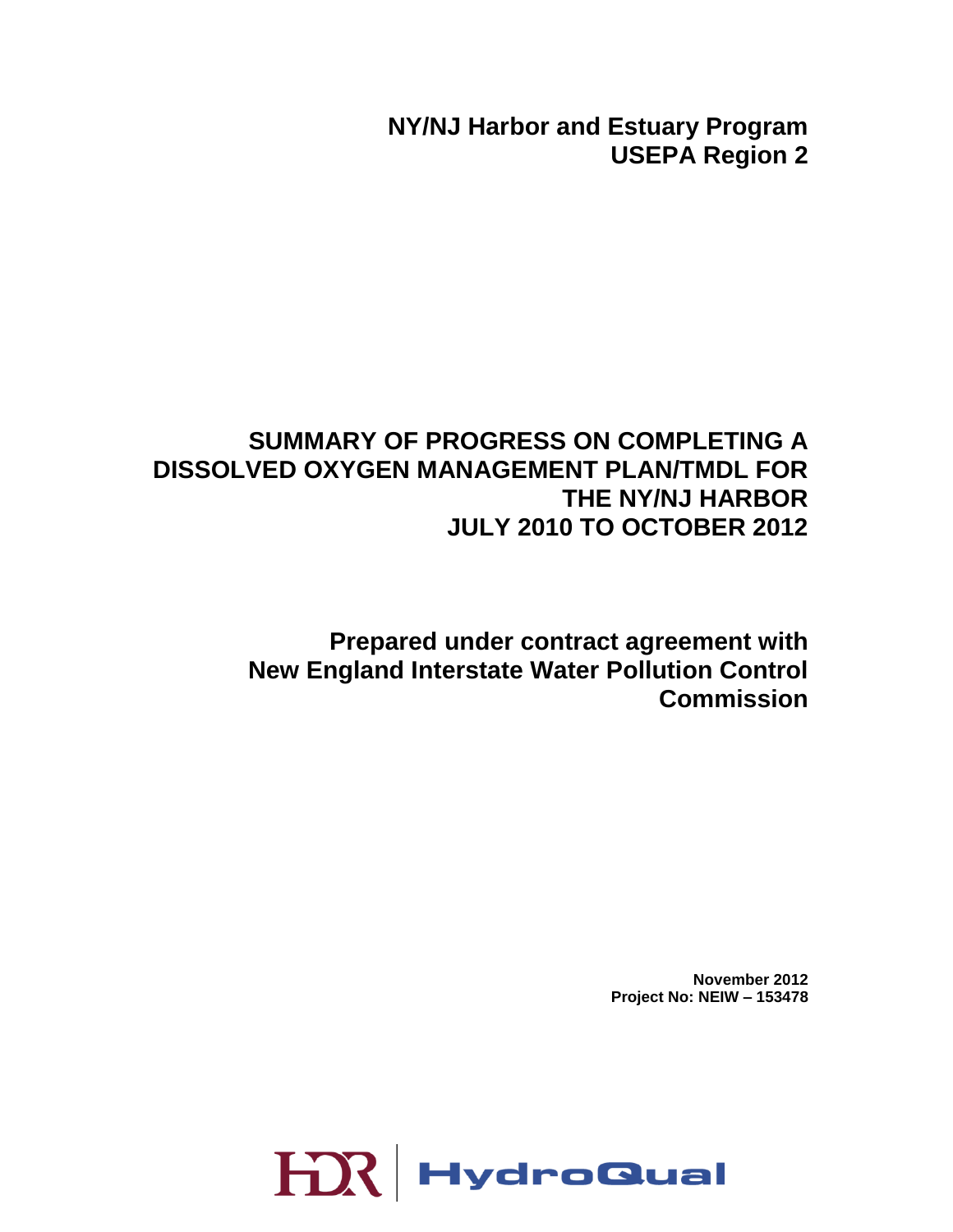## **CONTENTS**

| Section |     |                                                                                   | Page |
|---------|-----|-----------------------------------------------------------------------------------|------|
|         |     |                                                                                   |      |
| 1       |     |                                                                                   |      |
|         |     | 1.1 PLANNING AND TMDL DEVELOPMENT PROCESS DESCRIPTION  1-1                        |      |
|         |     |                                                                                   |      |
|         |     |                                                                                   |      |
|         |     | 1.1.3                                                                             |      |
|         |     |                                                                                   |      |
|         |     | 1.1.5 Outputs produced prior to July 2010 revised sub-regional plans document 1-4 |      |
|         |     | 1.2 DESCRIPTION OF JULY 2010 REVISED SUB-REGIONAL PLANS                           |      |
|         |     |                                                                                   |      |
|         |     | 1.3 LISTING OF WORK COMPLETED SINCE JULY 2010 PLAN DOCUMENT                       |      |
|         |     | TO BE PRESENTED IN SECTION 2 BELOW AND LISTING OF STEPS FOR                       |      |
|         |     | COMPLETING TMDLS TO BE PRESENTED IN SECTION 3 BELOW  1-6                          |      |
| 2       |     | DESCRIPTION OF COMPLETED WORK SINCE JULY 2010 SUB-REGIONAL                        |      |
|         |     |                                                                                   |      |
|         |     | 2.1 DESCRIPTION OF JULY 2010 PLAN DOCUMENT RESULTS IN TERMS OF                    |      |
|         |     | WHERE AND WHEN VARIOUS DISSOLVED OXYGEN ENDPOINTS ARE                             |      |
|         |     |                                                                                   |      |
|         | 2.2 | PARTIAL PROPOSAL FOR MODIFICATION OF THE LOADING                                  |      |
|         |     | REDUCTIONS PRESENTED IN JULY 2010 PLAN RESULTS AND INITIAL                        |      |
|         |     |                                                                                   |      |
|         |     | 2.3 WORK PLAN FOR ASSESSING DO IMPACTS TO HARBOR LIVING                           |      |
|         |     |                                                                                   |      |
|         |     |                                                                                   |      |
|         |     | 2.5 ONGOING NJHDG AND NYCDEP AMBIENT MONITORING  2-4                              |      |
|         |     |                                                                                   |      |
|         |     |                                                                                   |      |
|         |     | 2.8 HACKENSACK RIVER MONITORING (COMPLETED) AND MODELING                          |      |
|         |     |                                                                                   |      |
|         |     | 2.9 REQUEST LETTERS FOR ADDITIONAL EFFLUENT DISCHARGE                             |      |
|         |     | MONITORING (POC AND DOC VS. BOD, MOST RECENT, ETC.) 2-7                           |      |
|         |     | 2.10 PREPARATION OF A NARRATIVE DISCUSSING HISTORICAL DISSOLVED                   |      |
|         |     | OXYGEN IMPROVEMENTS AND MANAGEMENT ACTIONS PRODUCING                              |      |
|         |     |                                                                                   |      |
|         |     | 2.11 TABULATIONS OF LOADINGS FOR: POTWS AT DESIGN/PERMIT FLOWS                    |      |
|         |     | AND EXISTING EFFLUENT QUALITY, REVISED PLANNED                                    |      |
|         |     | IMPROVEMENTS, AND HIGHEST ATTAINABLE DISSOLVED OXYGEN                             |      |
|         |     |                                                                                   |      |
|         |     |                                                                                   |      |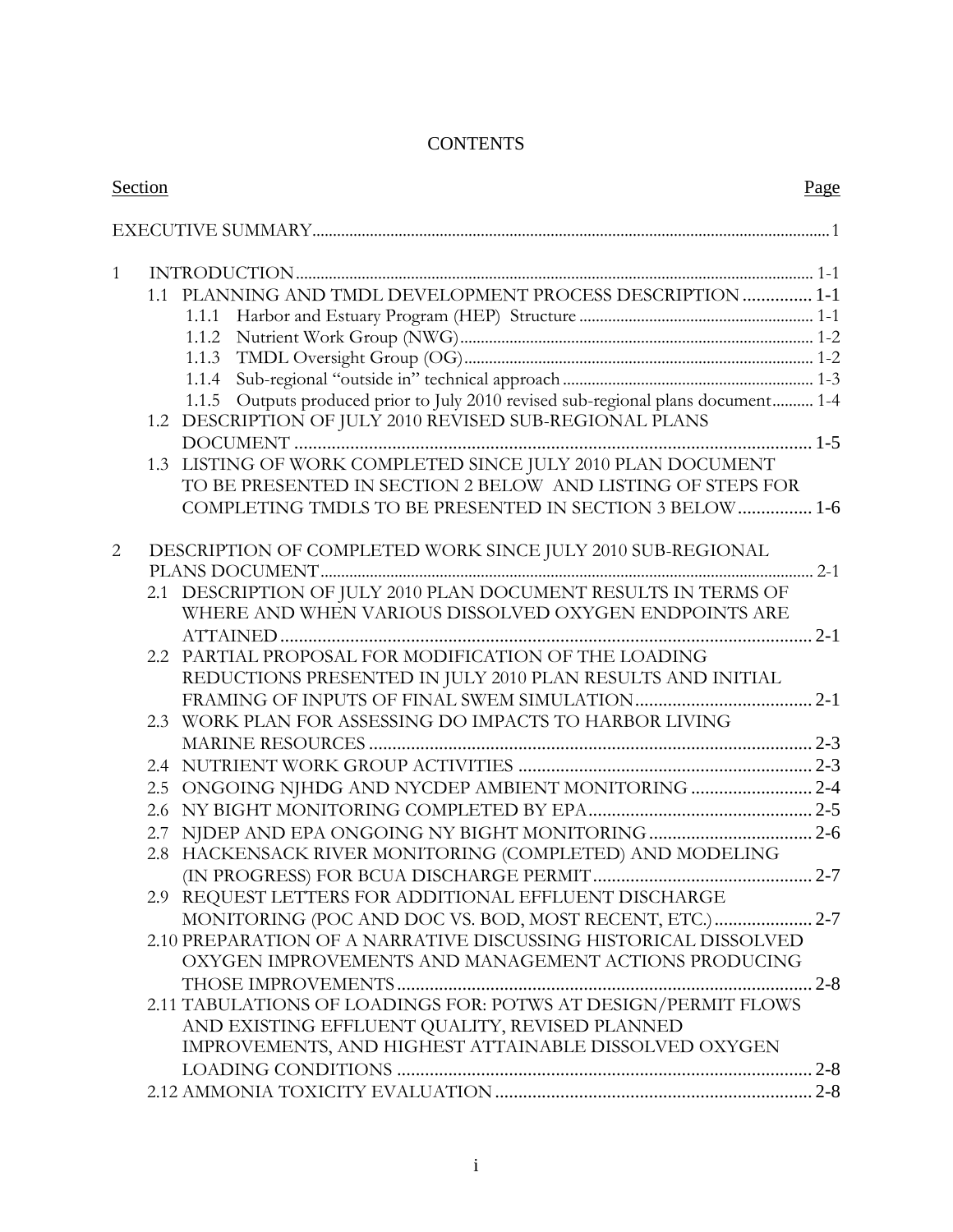| 3 |    |       |                                                                                  |         |
|---|----|-------|----------------------------------------------------------------------------------|---------|
|   | 31 |       |                                                                                  |         |
|   |    |       |                                                                                  |         |
|   |    | 3.2.1 | Options and alternatives to "Low N" carbon and nitrogen reductions for Hudson    |         |
|   |    |       |                                                                                  | $3 - 2$ |
|   |    |       | 3.2.2 Finalize head-of-tide loadings for the Passaic and Raritan Rivers based on |         |
|   |    |       |                                                                                  |         |
|   |    |       |                                                                                  |         |
|   |    |       |                                                                                  |         |
|   |    |       |                                                                                  |         |
|   |    |       |                                                                                  |         |
|   |    |       | 3.5 QUANTIFY DO STANDARD ATTAINMENT VS. NON-ATTAINMENT SITE                      |         |
|   |    |       |                                                                                  |         |
|   |    |       |                                                                                  |         |
|   | 37 |       |                                                                                  | $3 - 6$ |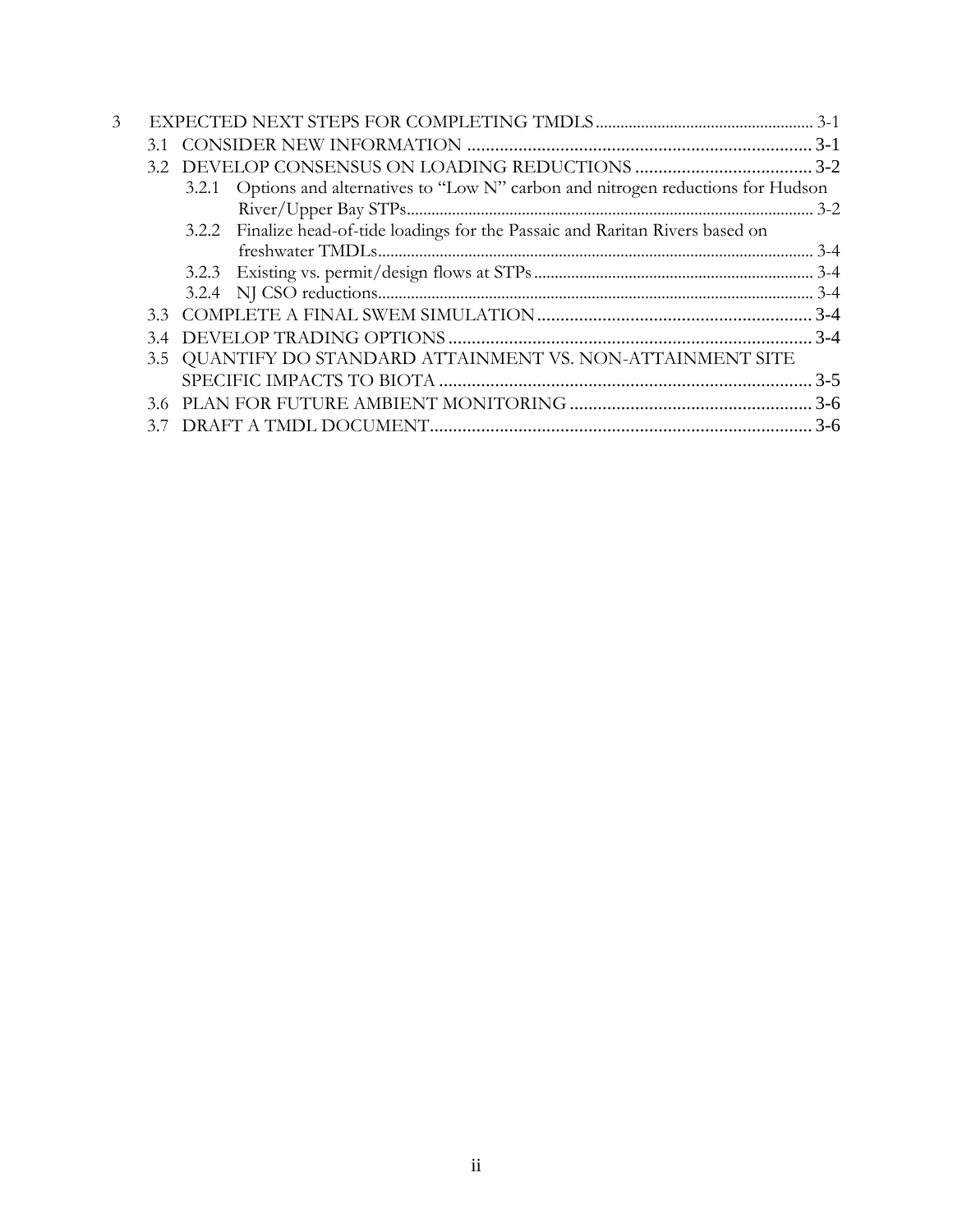## TABLES

| <b>Table</b> | Page |
|--------------|------|
| Table 1-1.   |      |
| Table 2-1.   |      |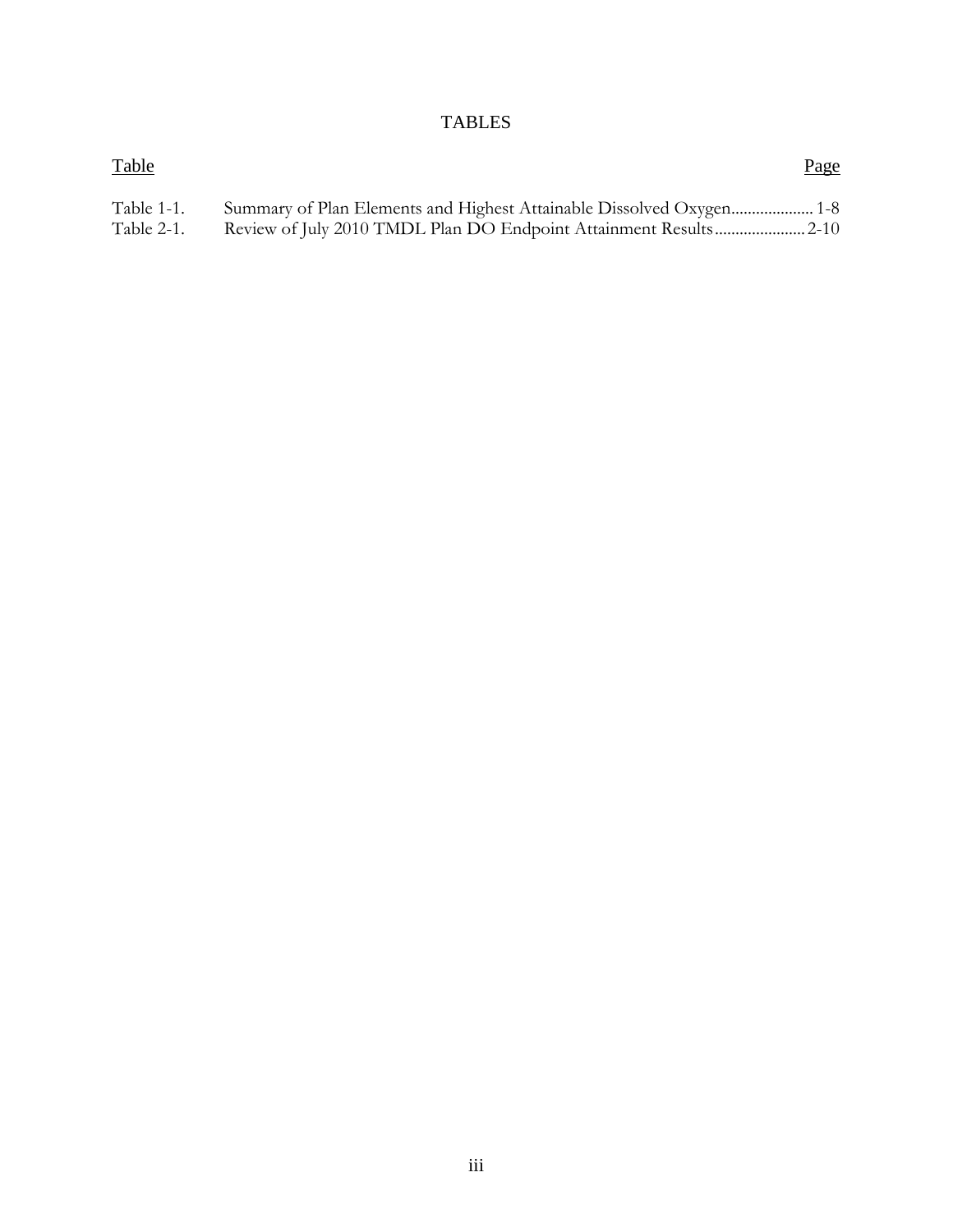## **EXECUTIVE SUMMARY**

<span id="page-4-0"></span>Planning work for the management of dissolved oxygen in NY/NJ Harbor and the promulgation of TMDLs for nitrogen and carbon has been in progress since the early 2000's. The planning and TMDL development effort, for future attainment of various dissolved oxygen standards in NY/NJ Harbor, was led by the Harbor and Estuary Program (HEP) through state agency and stakeholder groups. The 2010 technical report, *Progress as of June 25, 2010 on Completing a Dissolved Oxygen Management Plan/TMDL for the NY/NJ Harbor Attachments Updated July 28, 2010,* presents a description of a Harbor TMDL plan in terms of modeled carbon and nitrogen load reductions and ambient dissolved oxygen improvements for several Harbor sub-region in terms of highest attainable dissolved oxygen. In addition, several other TMDL planning activities are already completed, but are not reflected in the July 2010 plan document.

Since the completion of *Progress as of June 25, 2010 on Completing a Dissolved Oxygen Management Plan/TMDL for the NY/NJ Harbor Attachments Updated July 28, 2010*, a number of work products have been completed by HDR|HydroQual and USEPA and the States through the direction and coordination of the TMDL Oversight Group. A targeted summary of the results of the July 2010 plan document was produced that highlighted attainment duration for marine dissolved oxygen criteria. Nutrient loading conditions for a model simulation that would include modifications to several elements of the July 2010 plan, forming a revised plan for TMDL purposes, is being developed by USEPA and the States. A scope of work for an investigative effort is under development by Nutrient Work Group membership in consultation with EPA national experts to provide site specific evidence for the public that improvements in Harbor dissolved oxygen will yield biological benefits and further proof that the marine dissolved oxygen criteria are applicable throughout the Harbor.

Although an extensive amount of data collection, data analysis, and modeling was accomplished over the course of more than the past decade in support of promulgating Harbor nutrient TMDLs for attaining highest dissolved oxygen levels, the planning process is not yet fully completed. Future efforts under the auspices of the HEP Management conference expected to take place to attain dissolved oxygen standards attainment through the TMDL process include: developing consensus on the loading reductions to be included in the final plan, completing a final model simulation to test the final loading reductions, and drafting a TMDL technical support document.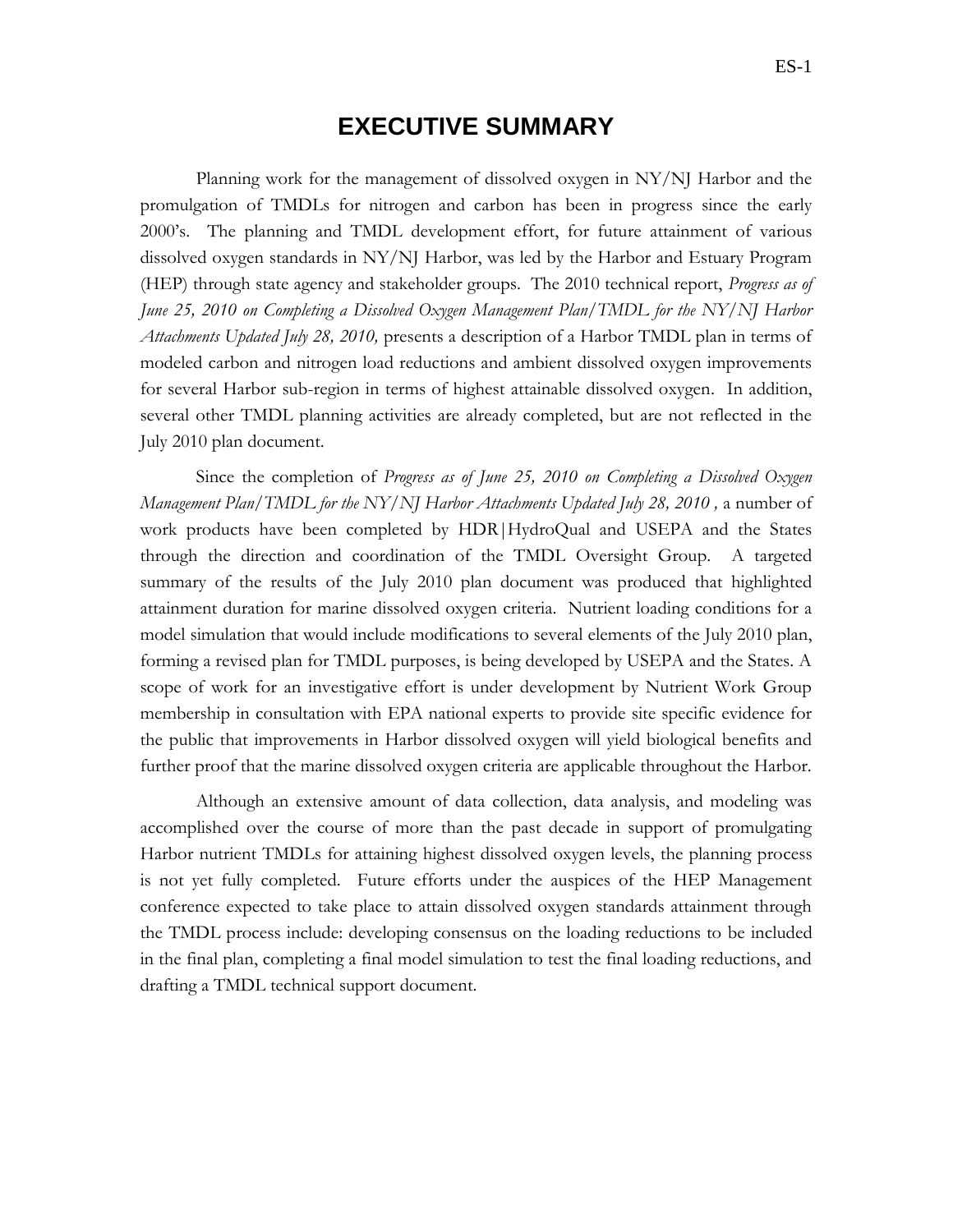### **SECTION 1**

# **1 INTRODUCTION**

<span id="page-5-0"></span>Planning work for the management of dissolved oxygen in NY/NJ Harbor and the promulgation of TMDLs for nitrogen and carbon has been in progress since the early 2000's. The work has been led by the EPA NY/NJ Harbor and Estuary Program (HEP) and the States of New York and New Jersey. Much of the work effort completed to date resulted in the production of the 2010 technical report, *Progress as of June 25, 2010 on Completing a Dissolved Oxygen Management Plan/TMDL for the NY/NJ Harbor Attachments Updated July 28, 2010*, which details the fundamentals of a plan to reach highest attainable dissolved oxygen endpoints.

To introduce the current status of the Harbor TMDL development planning process, information is presented below describing the planning process, information developed prior to the July 2010 planning document, and key elements of the July 2010 plan. Subsequent sections of the document describe activities completed and in-progress since July 2010 and next steps needed for completing TMDLs.

#### <span id="page-5-1"></span>**1.1 PLANNING AND TMDL DEVELOPMENT PROCESS DESCRIPTION**

The planning and TMDL development effort, for future attainment of various dissolved oxygen standards in NY/NJ Harbor, was led by HEP through state agency and stakeholder groups. An approach was followed that considered the NY/NJ Harbor estuary as several sub-regions. Measurements and modeling were used to quantify levels of dissolved oxygen standard non-attainment and to predict management actions that would result in future attainment. Prior to working on management actions specific to sub-regions, nutrient reductions likely to be required were calculated on a Harbor-wide basis. The process is further described below in terms of HEP's structure and the technical approach followed.

#### <span id="page-5-2"></span>**1.1.1 Harbor and Estuary Program (HEP) Structure**

The NY/NJ Harbor and Estuary Program (HEP) has an overall structure known as the "Management Conference" authorized by the Federal Clean Water Act, Section 320. The HEP "Management Conference" provides an open forum for discussion, planning, and action on environmental issues facing the Estuary. Attainment of dissolved oxygen standards and TMDL development for nitrogen and carbon is one example of an environmental issue addressed by HEP. The committees and workgroups comprising the HEP "Management Conference" are made up of government, academic, private, and nonprofit groups, as well as individual citizens. Of particular relevance to the development of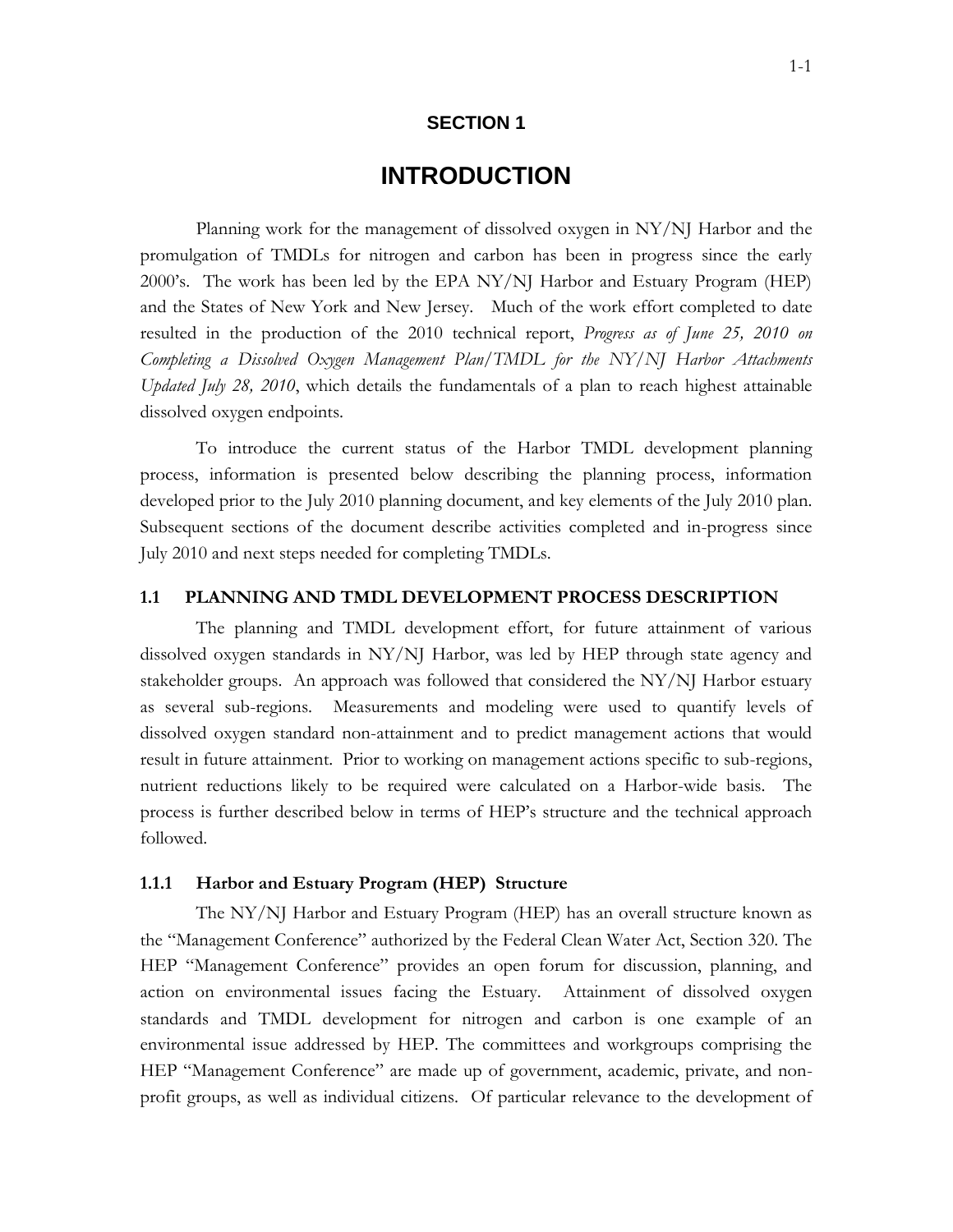Harbor TMDLs for nitrogen and carbon for dissolved oxygen management is the HEP Nutrient Workgroup (NWG).

#### <span id="page-6-0"></span>**1.1.2 Nutrient Work Group (NWG)**

The overall charge of the Nutrient Work Group is to manage and reduce nutrient inputs to the Estuary. Specific goals of the NWG include:

- To eliminate adverse impacts of eutrophication, including hypoxia, resulting from human activities.
- To better understand the causes of eutrophication and its symptoms including hypoxia, algal blooms, and changes in the abundance and diversity of marine organisms.

An overabundance of both carbon and nitrogen from a variety of sources can lead to low levels of oxygen in the waters of the Harbor. Fish kills and die-offs of bottom-dwelling juvenile and adult organisms can be attributed to low levels of oxygen in the water, particularly in the summertime when warmer waters naturally hold less oxygen. Although the occurrence of hypoxic (low-oxygen) conditions has been more pronounced in Long Island Sound and the Bight than in the Harbor Estuary, there are places in the Harbor Estuary where nutrient enrichment and hypoxia are problematic, particularly for recruitment (survival) of larval organisms.

The Nutrients Work Group focused on the assessment of loadings of both nitrogen and carbon to the Harbor, the impacts those loadings cause, and what management actions can be taken to improve water quality. This has been done primarily through the use of the System-Wide Eutrophication Model (SWEM) and the development of a plan for Total Maximum Daily Loads (TMDLs). Preliminary costs analyses for potential upgrades to waste water treatment plants have also been assembled and will be considered in the future when a TMDL implementation plan is developed. The cost analyses were helpful for planning purposes in defining various levels of attainable effluent quality for nitrogen and carbon.

#### <span id="page-6-1"></span>**1.1.3 TMDL Oversight Group (OG)**

In addition to the Nutrient Workgroup, the "management conference" structure of HEP allowed for the formation of an Oversight Group. Recognizing that the Clean Water Act empowers states to promulgate water quality standards and TMDLs, it was necessary for HEP to develop a forum for the leadership of both States (i.e., New York and New Jersey) to discuss policy matters with EPA in light of technical information generated by the Nutrient Workgroup, particularly for shared waters of the Harbor. The Oversight Group considered existing standards and federal criteria for dissolved oxygen as compared to measured data and model outputs from the Nutrient Workgroup. Participation in the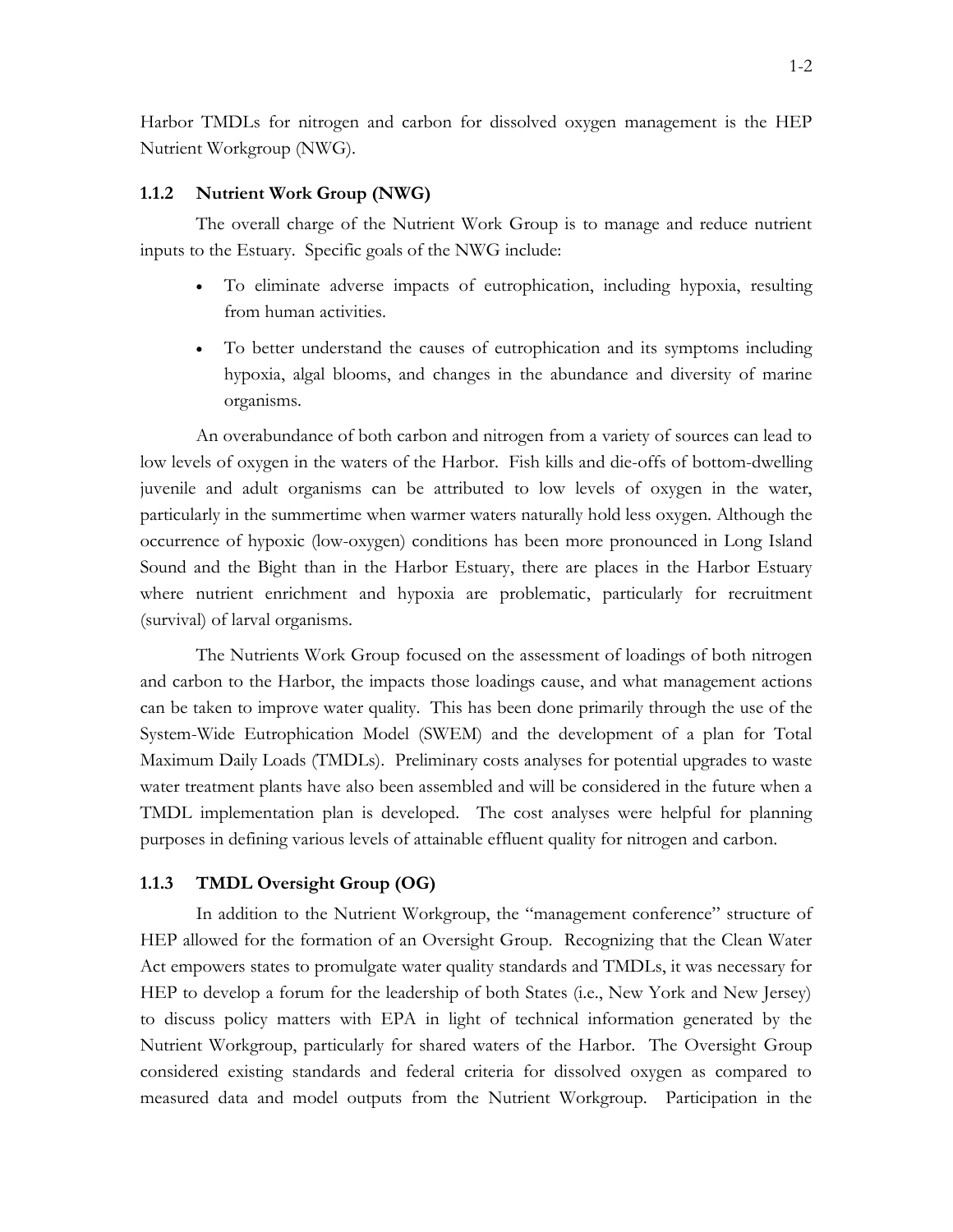TMDL Oversight Group was restricted to EPA and the States. The Oversight Group membership has expertise in water quality standards development, TMDL development, permitting, and public outreach. The Oversight Group provides direction to the Nutrient Workgroup.

#### <span id="page-7-0"></span>**1.1.4 Sub-regional "outside in" technical approach**

Given the spatial expanse of the Harbor waterways under HEP jurisdiction, the variety of water quality measured throughout the Estuary, and the variety of designated water uses and the spatially varying magnitudes of current dissolved oxygen standards for Harbor waterways, it was necessary to divide the Harbor into several sub-regions for planning and TMDL development purposes. While tracking of water quality occurred at the resolution of individual numerical model computational grid elements and the water use reach designations established by the State standards, the Harbor was more coarsely divided into several sub-regions for planning. A consensus was developed with the Oversight Group that reductions of nitrogen and carbon for dissolved oxygen standards compliance would be calculated first for upstream sub-regions (i.e., the outside of the Harbor) and then for downstream sub-regions (i.e., the inside of the Harbor). In all cases, the connections between the Harbor sub-regions and the carryover of benefits across sub-regions were always taken into account when calculating needed loading reductions for sub-regions.

For example, needed reductions for the second sub-region evaluated were calculated with loading reductions identified for the first sub-region active. Similarly, needed reductions for the third sub-region evaluated were calculated with loading reductions identified for the first and second sub-regions active. When reductions were calculated for the last downstream sub-region with loading reductions active in all upstream sub-regions, there was a checking step to make sure that unnecessary reductions had not been calculated for the upstream sub-regions previously addressed that could have instead been offset by a subsequent downstream reduction. In this way, the estuarine circulation which allows benefits from loading reductions to take place in both the upstream and downstream directions was reflected in the loading reduction calculations.

The approach taken within each sub-region was to account for planned improvements first and then to consider loading reductions at or below Limit of Technology (LOT) levels for point and nonpoint sources of nitrogen and carbon as needed to attain enforceable and/or alternative fishable/swimmable water quality standards and criteria for dissolved oxygen. In situations where the least stringent fishable/swimmable standard or criterion could not be met through LOT loading reductions, and where a fishable/swimmable standard or criterion could not be practically met (i.e., except under regional pastoral loading conditions), an alternative (i.e., meeting fishable/swimmable for at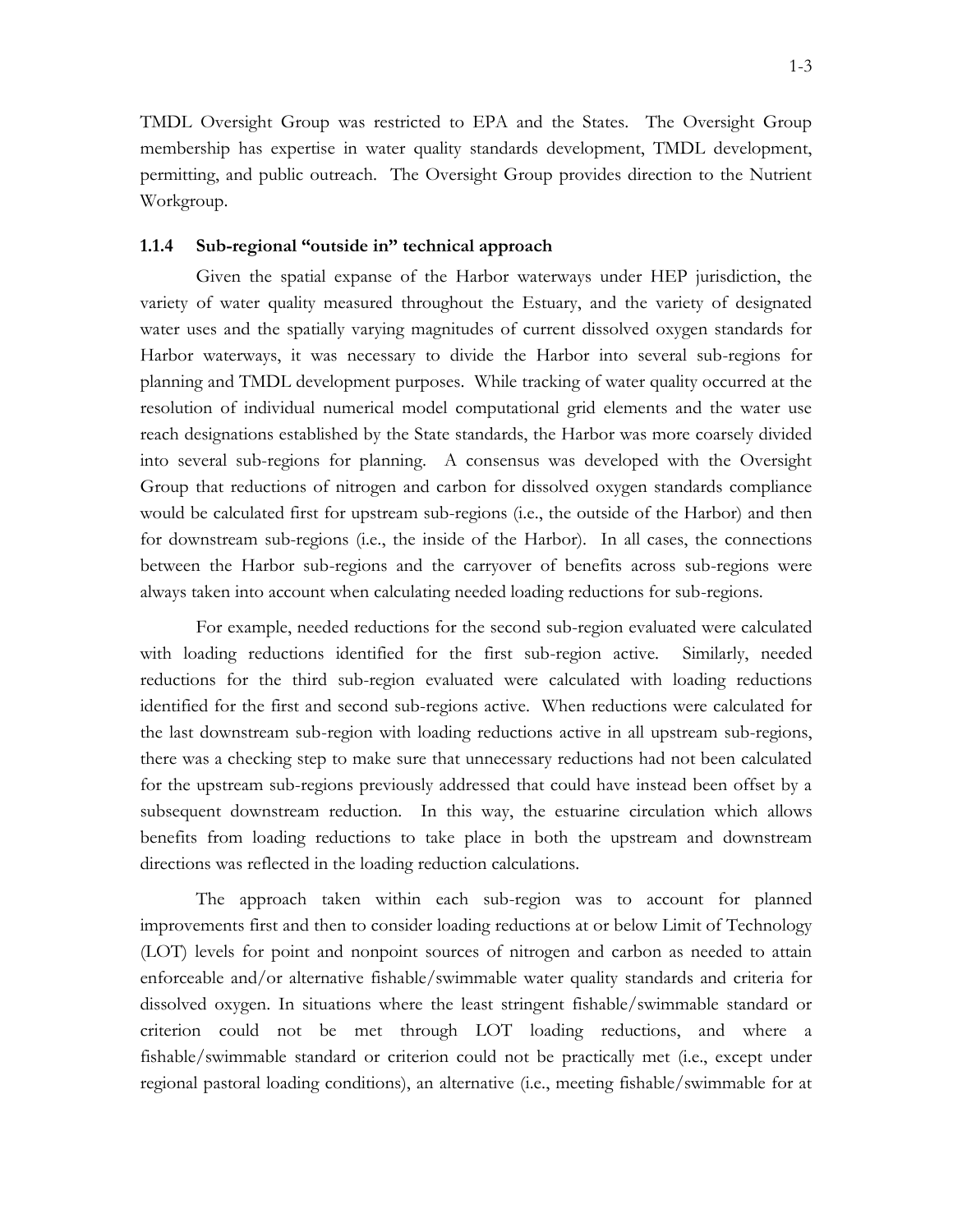least some portion of the waterway sub-region at least some of the time) standard was proposed.

### <span id="page-8-0"></span>**1.1.5 Outputs produced prior to July 2010 revised sub-regional plans document**

Prior to undertaking the process of calculating loadings reductions for dissolved oxygen standards attainment in Harbor sub-regions, several work elements were completed prior to defining sub-regions. These work elements included regional evaluations which informed and bounded the sub-regional evaluations. These regional evaluations considered: existing conditions, planned improvements, STP and stormwater LOT reductions, pastoral loading conditions, and a "what would it take (to achieve dissolved oxygen criteria)?" analysis.

In addition to embarking on regional evaluations before sub-regional evaluations were initiated, several other efforts were completed that were necessary to identify loading reductions in sub-regional evaluations. These include:

- STP carbon and nitrogen removal technology performance and costing analyses by NJHDG and NYCDEP. These are described in detailed reports prepared by NJHDG and NYCDEP contractors. The application of the performance information for TMDL planning purposes is demonstrated in Section 2.2.
- Best Management Practice (BMP) performance databases and literature review by HDR|HydroQual, EPA, and the States to define LOT carbon and nitrogen reduction percentages for stormwater. The initial review is described in an HDR|HydroQual technical memorandum and yielded limit of technology reductions of 30% for carbon and 40% for nitrogen. As directed by the Nutrient Work Group, assuming that application could occur in at most half of the watershed, the modeled stormwater LOT removal percentages were 15% for carbon and 20% for nitrogen. Further discussion of LOT stormwater reduction percentages for modeling is found in Section 2.2.
- Evaluation of reductions resulting from the existing Municipal Separated Storm Sewer Systems (MS4) program by EPA staff and HDR|HydroQual identified 5% reductions for nitrogen and 10% reductions for carbon as reasonable expectations for the existing MS4 program. The basis for these reductions is an EPA review of the EPA Office of Wastewater Management October 1999 report, *Economic Analysis of the Final Phase II Storm Water Rule* and HydroQual calculations. The EPA review identified TSS removals of 50% (i.e., 20% to 80%). Nitrogen in stormwater is 21% particulate so the reduction for nitrogen becomes  $50\%$  x  $21\%$  x  $1/2$  the drainage area, or  $5\%$ . Carbon in stormwater is  $50\%$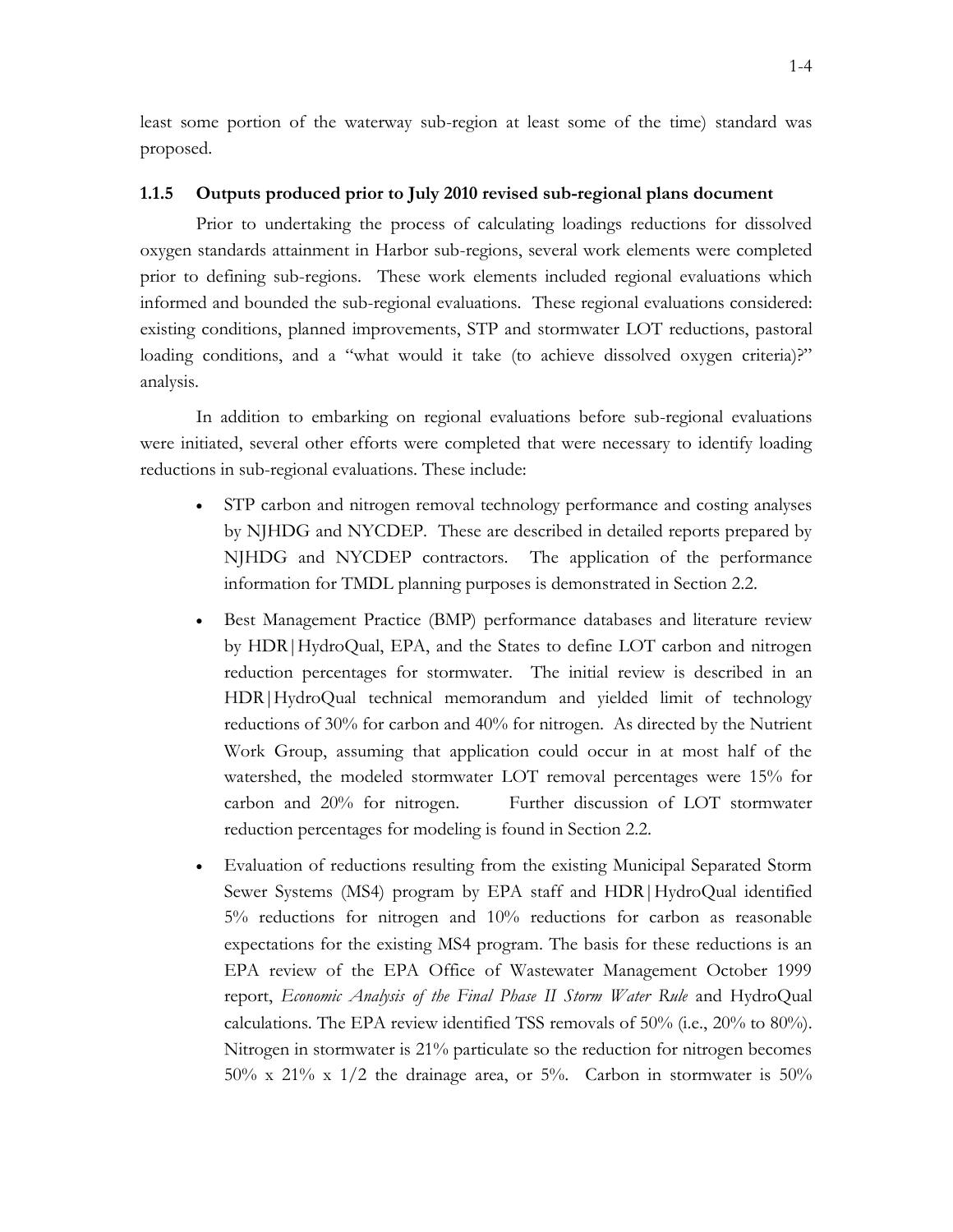particulate so the reduction becomes 50% x 50% x  $1/2$  the drainage area, about 10%.

• HDR | HydroQual review of CSO Long Term Control Plannning (LTCP) reports submitted to EPA by several NJ CSO communities for CSO reductions of nitrogen and carbon attainable by technologies considered in the various LTCPs. Based upon an analysis of influent to effluent removal efficiencies for a number of CSO technologies (CDS process, Swirl Vortex, and ballasted flocculation) extracted from Village of Ridgefield Park, New Jersey, and North Bergen Municipal Utilities Authorities Long Term Control Plan (LTCP) reports and performance criteria contained in Jersey City Municipal Utilities Authority's (JCMUA) report, for the Actiflo process, Densa-Deg process, and CDS Floc-Sep process, a definition of achievable CSO reductions for purposes of SWEM TMDL sub-regional planning simulations was developed. The definition developed for limit of technology reductions was 40% for carbon and 25% for nitrogen. Further discussion of CSO reduction percentages for modeling is found in Section 2.2.

The first efforts to conduct the TMDL development planning, at the sub-regional level, are documented in the May 2009 HDR|HydroQual report, *Nitrogen and Carbon Sub-Regional TMDLs Planning Document*. The initial TMDL development planning is presented in a "fact sheet" style for each sub-region including geographic descriptions of the surface water classifications within each sub-region, descriptions of current dissolved oxygen conditions in each sub-region, and expected future dissolved oxygen conditions in the subregions for various regional and sub-regional nitrogen and carbon loading reductions that were modeled.

## <span id="page-9-0"></span>**1.2 DESCRIPTION OF JULY 2010 REVISED SUB-REGIONAL PLANS DOCUMENT**

The 2010 technical report*, Progress as of June 25, 2010 on Completing a Dissolved Oxygen Management Plan/TMDL for the NY/NJ Harbor Attachments Updated July 28, 2010*, presents a description of the modeled load reductions and results for each Harbor sub-region in terms of highest attainable dissolved oxygen. The July 2010 plan attempted to optimize findings from May 2009 planning effort by eliminating loading reductions that did not yield large benefits based on modeling results. The 2010 report also presents results not previously available in the May 2009 *Nitrogen and Carbon Sub-Regional TMDL Planning Document* including:

 Additional SWEM simulations (POTWs at design/permit flows and existing effluent quality, revised planned improvements, and highest attainable dissolved oxygen loading conditions).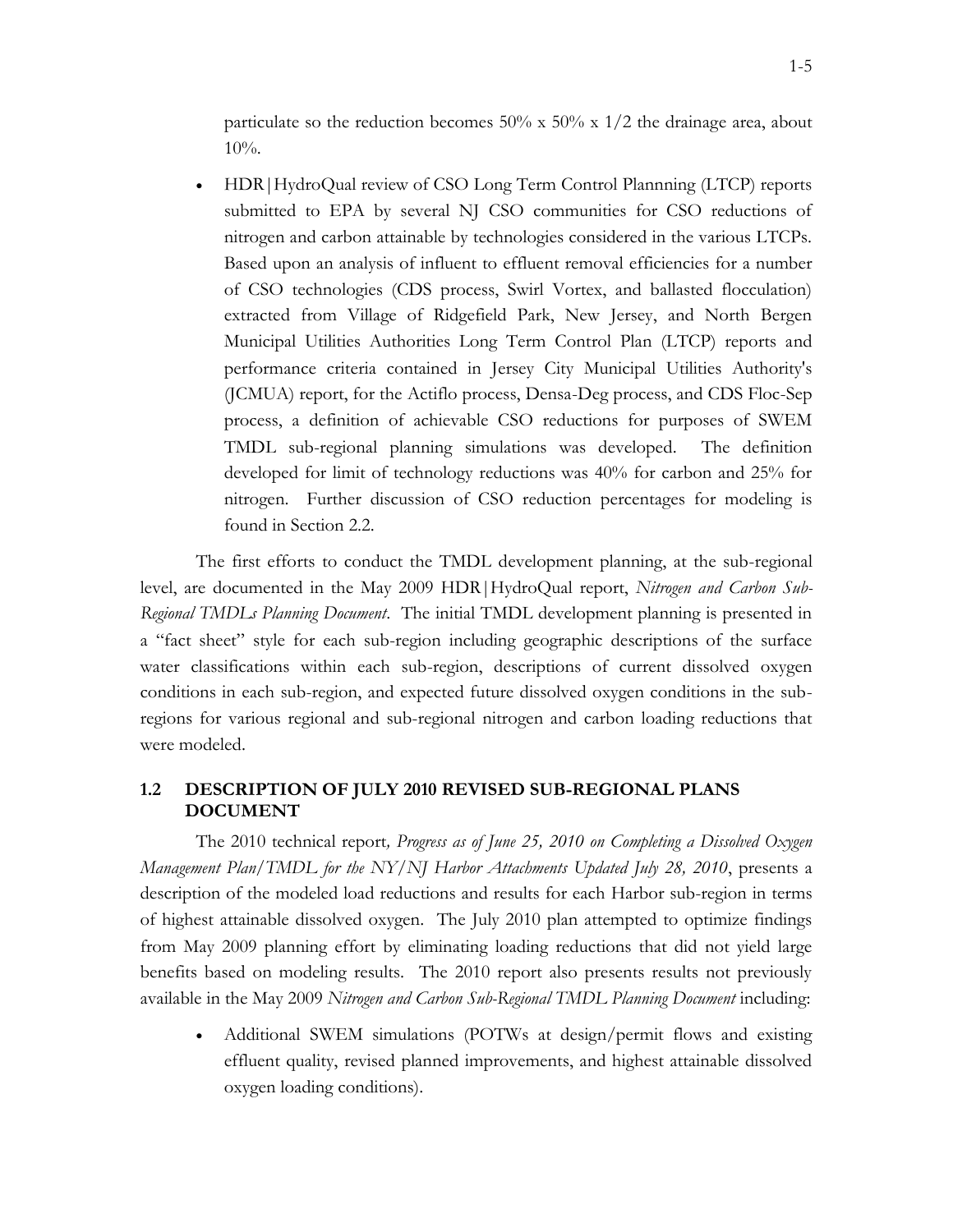- Evaluations of biological benefits associated with different nutrient loading conditions based on living marine resource metrics previously developed for Long Island Sound.
- Further evaluation of timings of calculated standards non-attainment results.

The highest attainable dissolved oxygen results presented in *Progress as of June 25, 2010 on Completing a Dissolved Oxygen Management Plan/TMDL for the NY/NJ Harbor Attachments Updated July 28, 2010* are presented here in Table 1-1. Table 1-1 shows for each Harbor sub-region waterway reach the dissolved oxygen concentration levels, both 24-hr average and instantaneous, that could be achieved for the loading reduction conditions tested with modeling.

## <span id="page-10-0"></span>**1.3 LISTING OF WORK COMPLETED SINCE JULY 2010 PLAN DOCUMENT TO BE PRESENTED IN SECTION 2 BELOW AND LISTING OF STEPS FOR COMPLETING TMDLS TO BE PRESENTED IN SECTION 3 BELOW**

The activities already completed but not reflected in the July 2010 plan document, to be described in Section 2 below, that will ultimately be incorporated into the Dissolved Oxygen Management Plan/TMDL include:

- Description of July 2010 plan document results in terms of where and when various dissolved oxygen endpoints are attained.
- Partial proposal for modification of the loading reductions presented in July 2010 plan results.
- Initial framing of inputs of final SWEM simulation.
- Work plan for assessing DO impacts to Harbor living marine resources.
- Nutrient Work Group Calls and Meetings.
- Ongoing NJHDG and NYCDEP ambient monitoring.
- NY Bight monitoring completed by EPA.
- NJDEP and EPA Ongoing NY Bight monitoring.
- Hackensack River Monitoring (completed) and Modeling (in progress) for BCUA discharge permit.
- Request letters for additional effluent discharge monitoring (POC and DOC vs. BOD, most recent, etc.).
- Preparation of a narrative discussing historical dissolved oxygen improvements and management actions producing those improvements.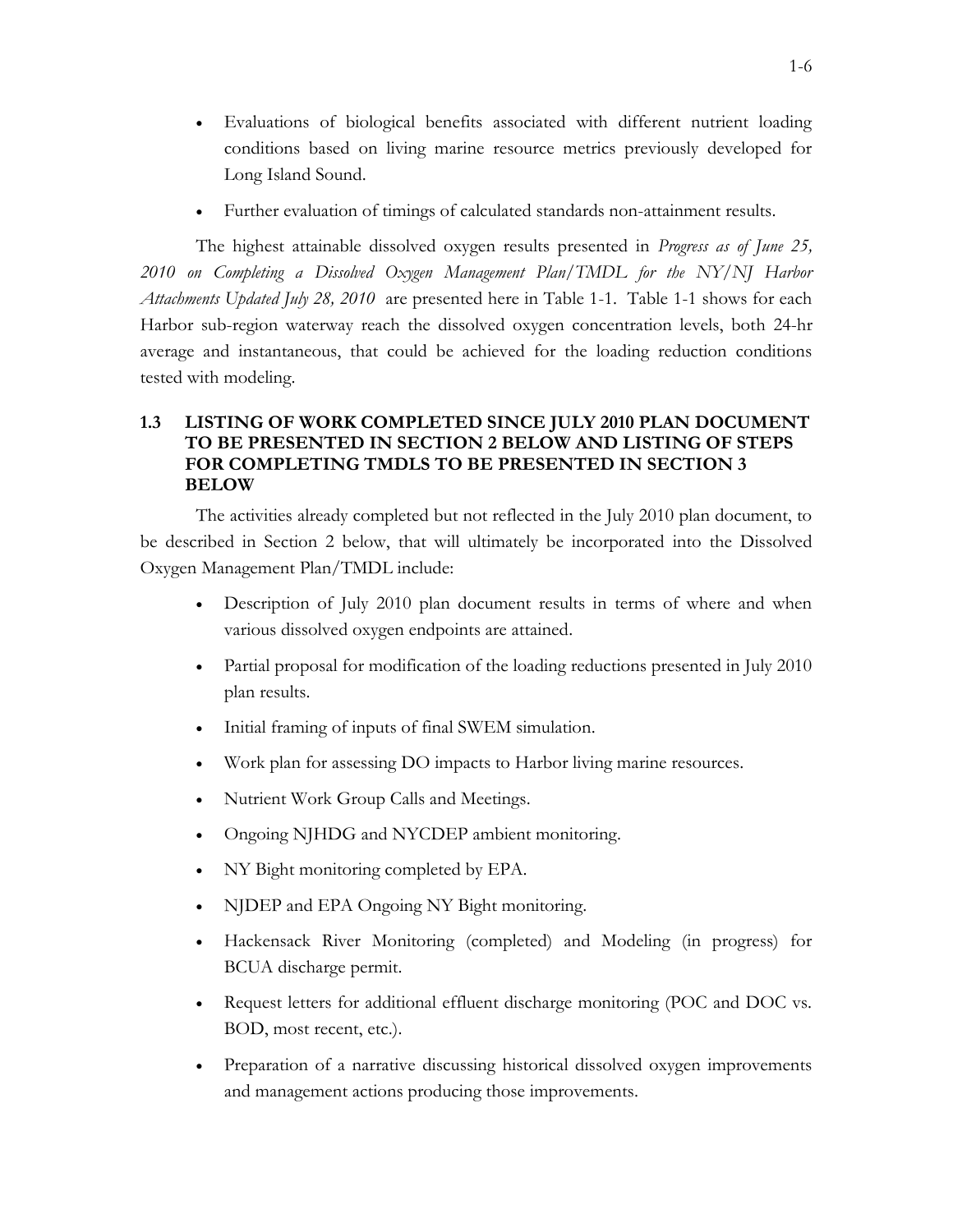- Tabulations of loadings for: POTWs at design/permit flows and existing effluent quality, revised planned improvements, and highest attainable dissolved oxygen loading conditions.
- Ammonia toxicity evaluation.

The further activities anticipated to be necessary for completion of the Dissolved Oxygen Management Plan/TMDL to be described in Section 3 include:

- Consider new information.
- Develop consensus on loading reductions.
- Complete a final SWEM simulation.
- Develop par values for trading purposes.
- Quantify DO standard attainment vs. non-attainment site specific impacts to biota.
- Plan for future ambient monitoring.
- Draft a TMDL Document.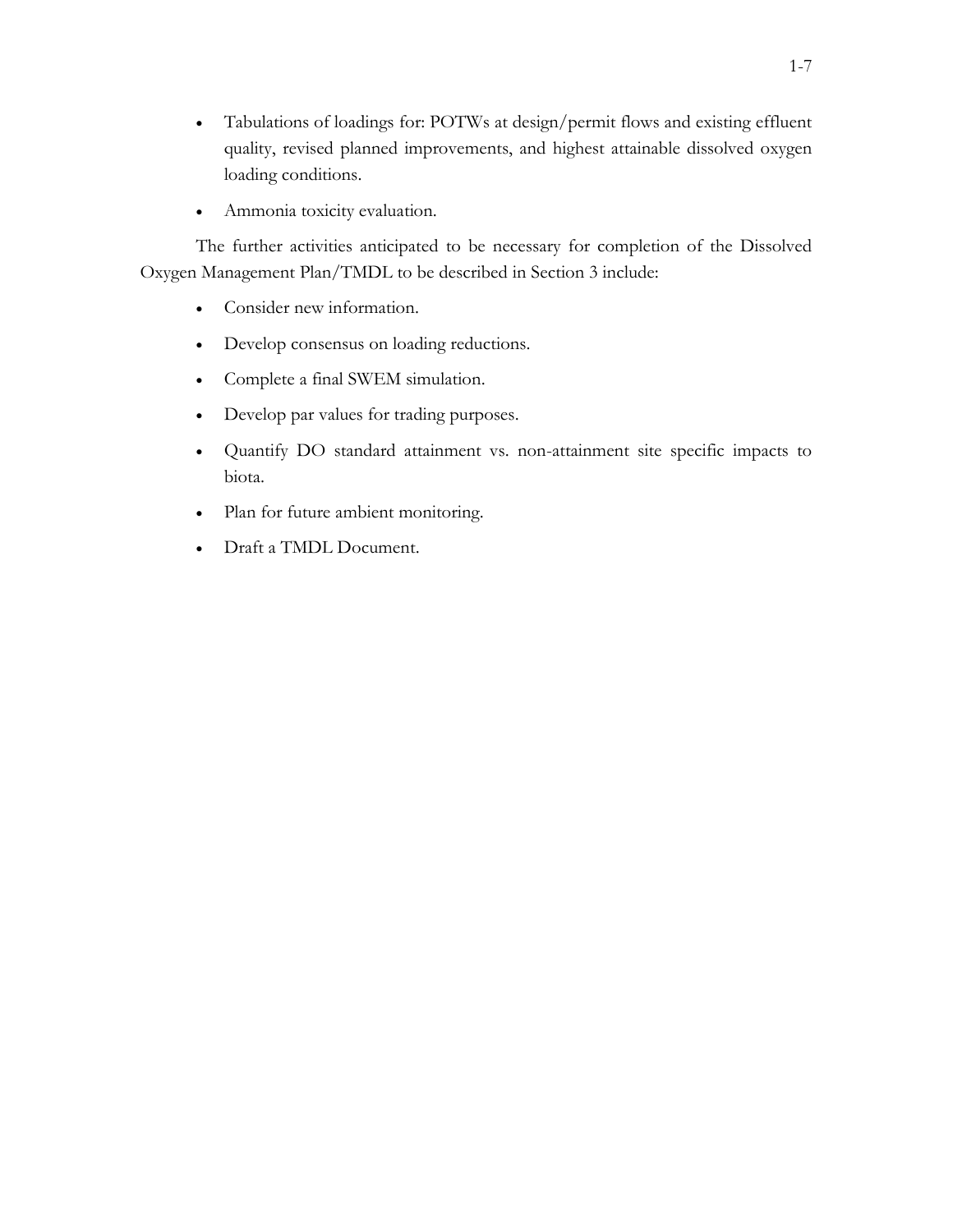| Waterway/Reach                              | Sub-Regional Plan<br><b>Elements</b>             | <b>Highest Attainable</b><br><b>Dissolved Oxygen</b>                               |
|---------------------------------------------|--------------------------------------------------|------------------------------------------------------------------------------------|
| Hackensack River SE1                        | BCUA & SMUA N+C LOT<br>CSO N+C LOT<br>SW N+C LOT | 24-hr average $> 2.3$ mg/L<br>$>$ 3 mg/L                                           |
| Hackensack River SE2                        | BCUA & SMUA N+C LOT<br>CSO N+C LOT<br>SW N+C LOT | 24-hr average $> 0.4$ mg/L<br>$> 0.3$ mg/L                                         |
| Hackensack River SE3                        | BCUA & SMUA N+C LOT<br>CSO N+C LOT<br>SW N+C LOT | 24-hr average between 3.0<br>and 4.8 mg/L per NY<br>chronic standard<br>$>$ 3 mg/L |
| Passaic River FW2-NT/SE2                    | Planned Improvements                             | 24-hr average between 3.0<br>and 4.8 mg/L per NY<br>chronic standard<br>$> 4$ mg/L |
| Passaic River/Newark Bay<br>SE <sub>3</sub> | CSO N+C LOT<br>SW N+C LOT                        | $>$ 3 mg/L                                                                         |
| Raritan River FW2-NT                        | Planned Improvements                             | 24-hr average $> 5.0$ mg/L<br>$>$ 4 mg/L                                           |
| Raritan River SE1                           | MCUA N LOT<br>CSO N+C LOT<br>SW N+C LOT          | 24-hr average between 3.0<br>and 4.8 mg/L per NY<br>chronic standard               |
| Raritan Bay SE1                             | MCUA N LOT<br>CSO N+C LOT<br>SW N+C LOT          | 24-hr average between 3.0<br>and 4.8 mg/L per NY<br>chronic standard               |
| Raritan Bay I                               | MCUA N LOT<br>CSO N+C LOT<br>SW N+C LOT          | >3mg/L                                                                             |
| Raritan Bay SA                              | MCUA N LOT<br>CSO N+C LOT<br>SW N+C LOT          | 24-hr average between 3.0<br>and 4.8 mg/L per NY<br>chronic standard               |

<span id="page-12-0"></span>**Table 1-1. Summary of Plan Elements and Highest Attainable Dissolved Oxygen**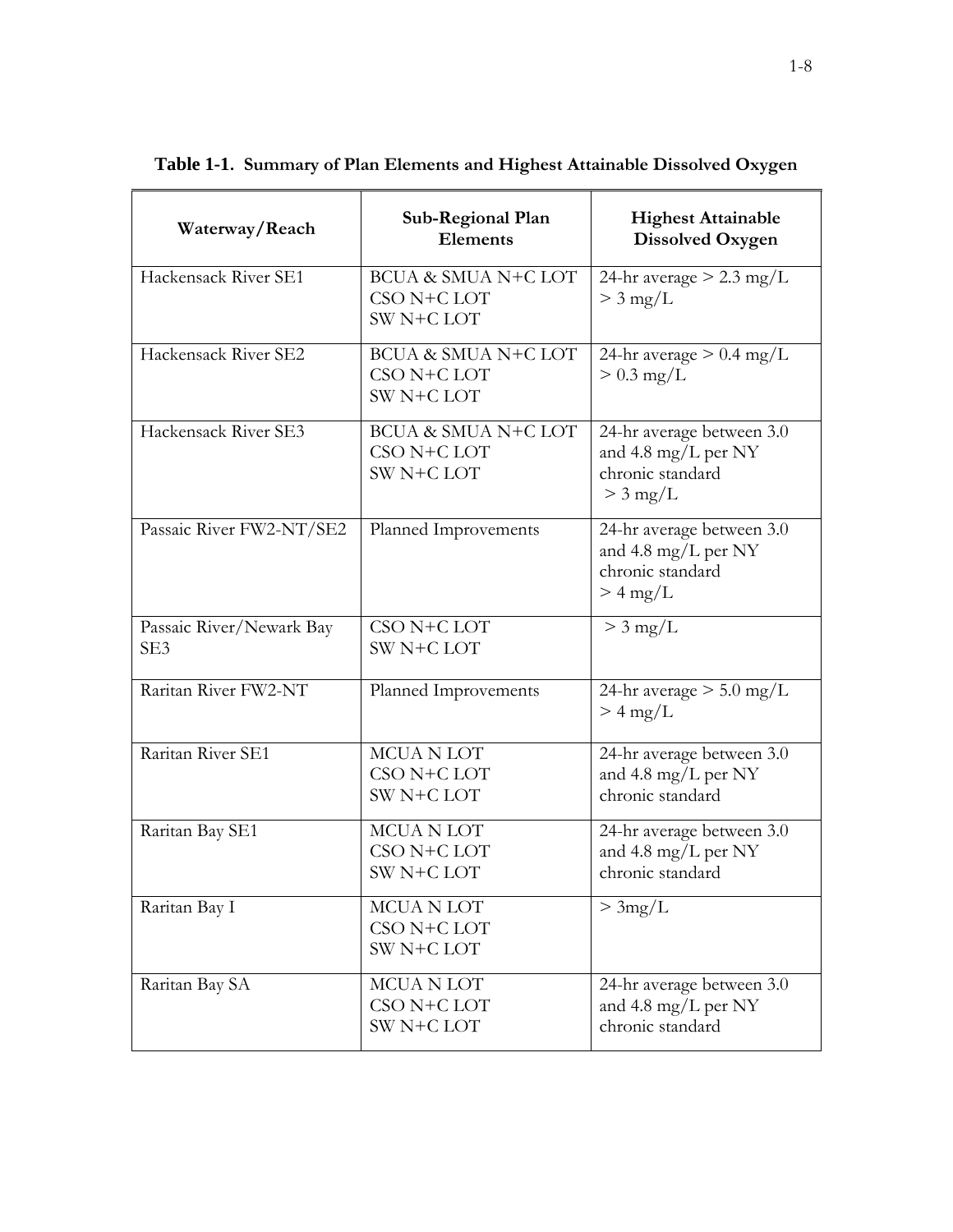| Waterway/Reach     | Sub-Regional Plan<br><b>Elements</b>                                                                                                           | <b>Highest Attainable</b><br><b>Dissolved Oxygen</b>                                 |
|--------------------|------------------------------------------------------------------------------------------------------------------------------------------------|--------------------------------------------------------------------------------------|
| Raritan Bay SB     | <b>MCUANLOT</b><br>CSO N+C LOT<br>SW N+C LOT                                                                                                   | 24-hr average between 3.0<br>and 4.8 mg/L per NY<br>chronic standard                 |
| Arthur Kill SD/SE3 | LRSA, JMEU, RSA N LOT<br>CSO C & N LOT<br><b>SW C &amp; N LOT</b>                                                                              | 24-hr average $> 2.0$<br>> 1.6                                                       |
| Arthur Kill I/SE2  | LRSA, JMEU, RSA N LOT<br>CSO C & N LOT<br><b>SW C &amp; N LOT</b>                                                                              | 24-hr average $>$ 3.5<br>> 2.3                                                       |
| Hudson River SE1   | PVSC, EMUA, NBMUA,<br>Hoboken (NHSA- Adams<br>Street), West New York<br>(NHSA-River Road),<br>Yonkers, North River, Owls<br>Head "C & N Low N" | 24-hr average $> 5$ mg/L<br>$>$ 4 mg/L                                               |
| Hudson River SB    | Planned Improvements                                                                                                                           | 24-hr average between 3.0<br>and 4.8 mg/L per NY<br>chronic standard<br>$> 4.0$ mg/L |
| Hudson River SE2   | PVSC, EMUA, NBMUA,<br>Hoboken (NHSA- Adams<br>Street), West New York<br>(NHSA-River Road),<br>Yonkers, North River, Owls<br>Head "C & N Low N" | 24-hr average between 3.0<br>and 4.8 mg/L per NY<br>chronic standard<br>$> 4.0$ mg/L |
| Hudson River I     | PVSC, EMUA, NBMUA,<br>Hoboken (NHSA- Adams<br>Street), West New York<br>(NHSA-River Road),<br>Yonkers, North River, Owls<br>Head "C & N Low N" | 24-hr average between 3.0<br>and 4.8 mg/L per NY<br>chronic standard<br>$>$ 4 mg/L   |

**Table 1-1. Summary of Plan Elements and Highest Attainable Dissolved Oxygen**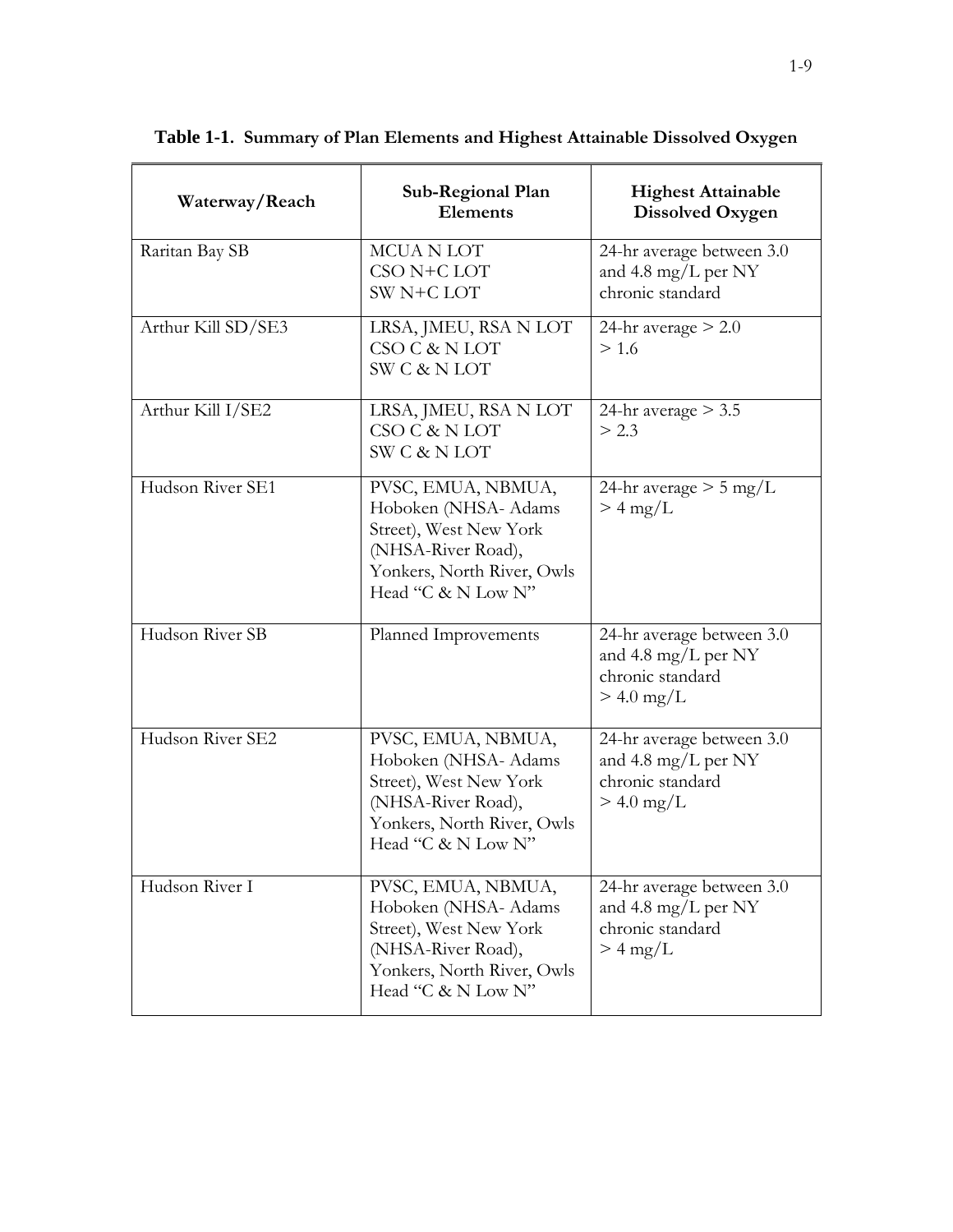| Waterway/Reach | Sub-Regional Plan<br><b>Elements</b>                                                                                                           | <b>Highest Attainable</b><br>Dissolved Oxygen                                                     |
|----------------|------------------------------------------------------------------------------------------------------------------------------------------------|---------------------------------------------------------------------------------------------------|
| Upper Bay SE2  | PVSC, EMUA, NBMUA,<br>Hoboken (NHSA- Adams<br>Street), West New York<br>(NHSA-River Road),<br>Yonkers, North River, Owls<br>Head "C & N Low N" | 24-hr average between 3.0<br>and 4.8 mg/L per NY<br>chronic standard<br>>4mg/L<br>With exceptions |
| Upper Bay I    | PVSC, EMUA, NBMUA,<br>Hoboken (NHSA- Adams<br>Street), West New York<br>(NHSA-River Road),<br>Yonkers, North River, Owls<br>Head "C & N Low N" | 24-hr average between 3.0<br>and 4.8 mg/L per NY<br>chronic standard<br>>4mg/L<br>With exceptions |

### **Table 1-1. Summary of Plan Elements and Highest Attainable Dissolved Oxygen**

Notes:

BCUA=Bergen County Utilities Authority, CSO=combined sewer overflow, EMUA=Edgewater Municipal Utilities Authority, FW2-NT=NJ surface water classification, I=NY surface water classification, JMEU=Loint Meeting Essex and Union Counties, LRSA=Linden-Roselle Sewerage Authority, LOT=Limit of Technology, MCUA=Middlesex County Utilities Authority, NBMUA=North Bergen Municipal Utilities Authority, NHSA=North Hudson Sewerage Authority, PVSC=Passaic Valley Sewerage Commissioners, RSA=Rahway Sewerage Authority, SA/SB/SD=NY surface water classifications, SE1/SE2/SE3=NJ surface water classifications, SMUA=Secaucus Municipal Utilities Authority, SW=storm water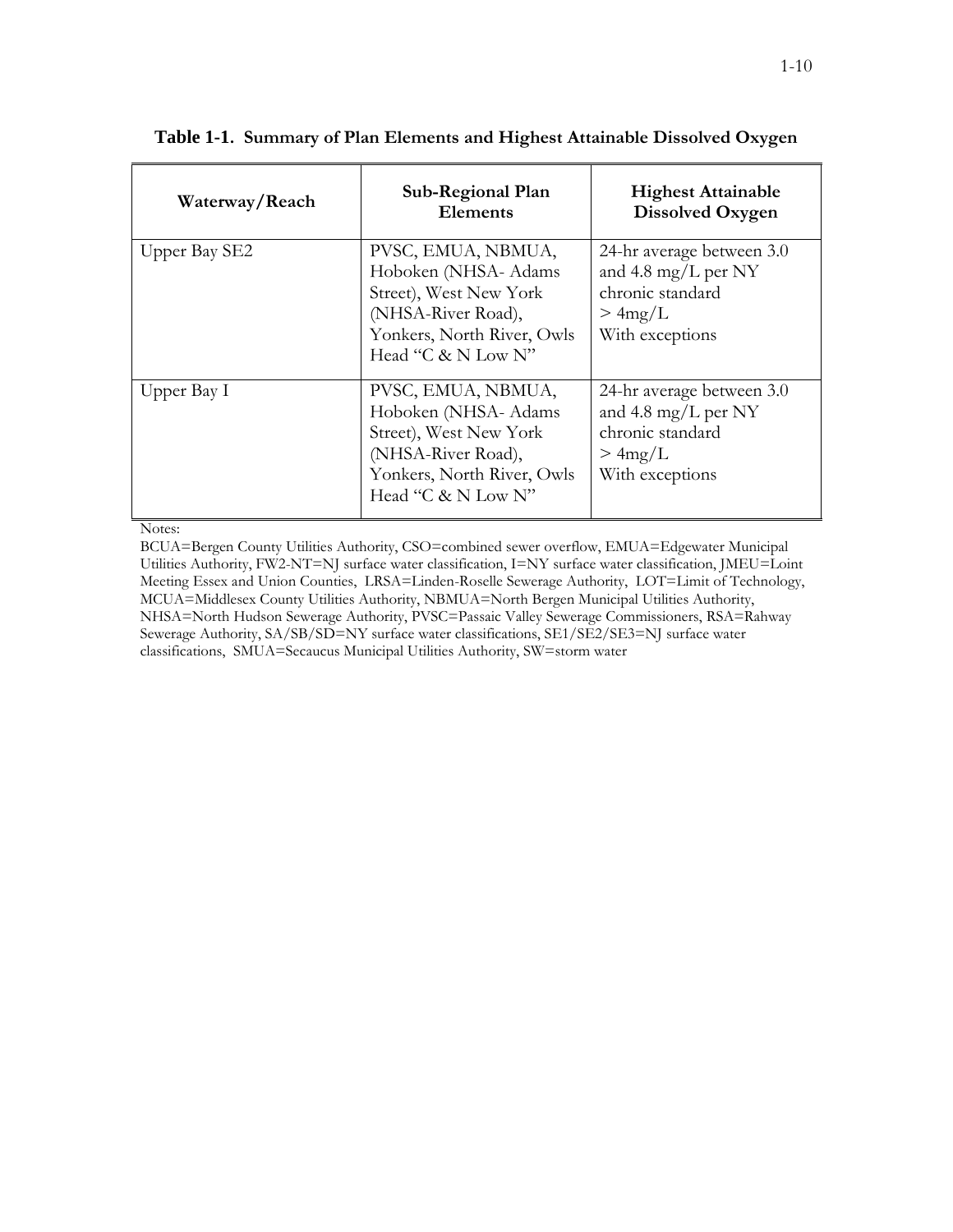## **SECTION 2**

# <span id="page-15-0"></span>**2 DESCRIPTION OF COMPLETED WORK SINCE JULY 2010 SUB-REGIONAL PLANS DOCUMENT**

Since the completion of *Progress as of June 25, 2010 on Completing a Dissolved Oxygen Management Plan/TMDL for the NY/NJ Harbor Attachments Updated July 28, 2010* , a number of work products have been completed by HDR|HydroQual and USEPA and the States through the direction and coordination of the TMDL Oversight Group. Each of these is described below.

## <span id="page-15-1"></span>**2.1 DESCRIPTION OF JULY 2010 PLAN DOCUMENT RESULTS IN TERMS OF WHERE AND WHEN VARIOUS DISSOLVED OXYGEN ENDPOINTS ARE ATTAINED**

While the July 2010 plan document did much to identify for each Harbor sub-region waterway reach the highest dissolved oxygen concentration levels, both 24-hr average and instantaneous, that could be achieved for the loading reduction conditions tested with modeling, the document didn't emphasize the specific durations over which various dissolved oxygen levels could be attained. With EPA visioning and guidance, a targeted summary of the results of the July 2010 plan document was produced that highlighted attainment duration for marine dissolved oxygen criteria. This targeted summary is provided here as Table 2-1. Table 2-1 describes whether of not the loading conditions tested with modeling in the July 2010 plan achieve current standards (column 2 of Table 2-1), whether or not and for how long the loading conditions tested with modeling in the July 2010 plan achieve standards based on marine dissolved oxygen criteria as represented by NY DO standards for SA/SB/SC waters (column 3 of Table 2-1), and what the highest attainable dissolved oxygen levels are for the loading conditions tested with modeling expressed as 24 hr average and instantaneous concentrations and the survival and recruitment biological endpoints (column 4 of Table 2-1). Table 2-1 was used by EPA and the States as a planning tool to propose modifications to the loading reductions presented in the July 2010 plan.

## <span id="page-15-2"></span>**2.2 PARTIAL PROPOSAL FOR MODIFICATION OF THE LOADING REDUCTIONS PRESENTED IN JULY 2010 PLAN RESULTS AND INITIAL FRAMING OF INPUTS OF FINAL SWEM SIMULATION**

The results of the July 2010 plan have been carefully considered and deliberated by EPA and the States. One outcome of the deliberations is an evolving proposal for a future SWEM simulation that would include modifications to several elements of the July 2010 plan, forming a revised plan for TMDL purposes. The plan revisions now under consideration include: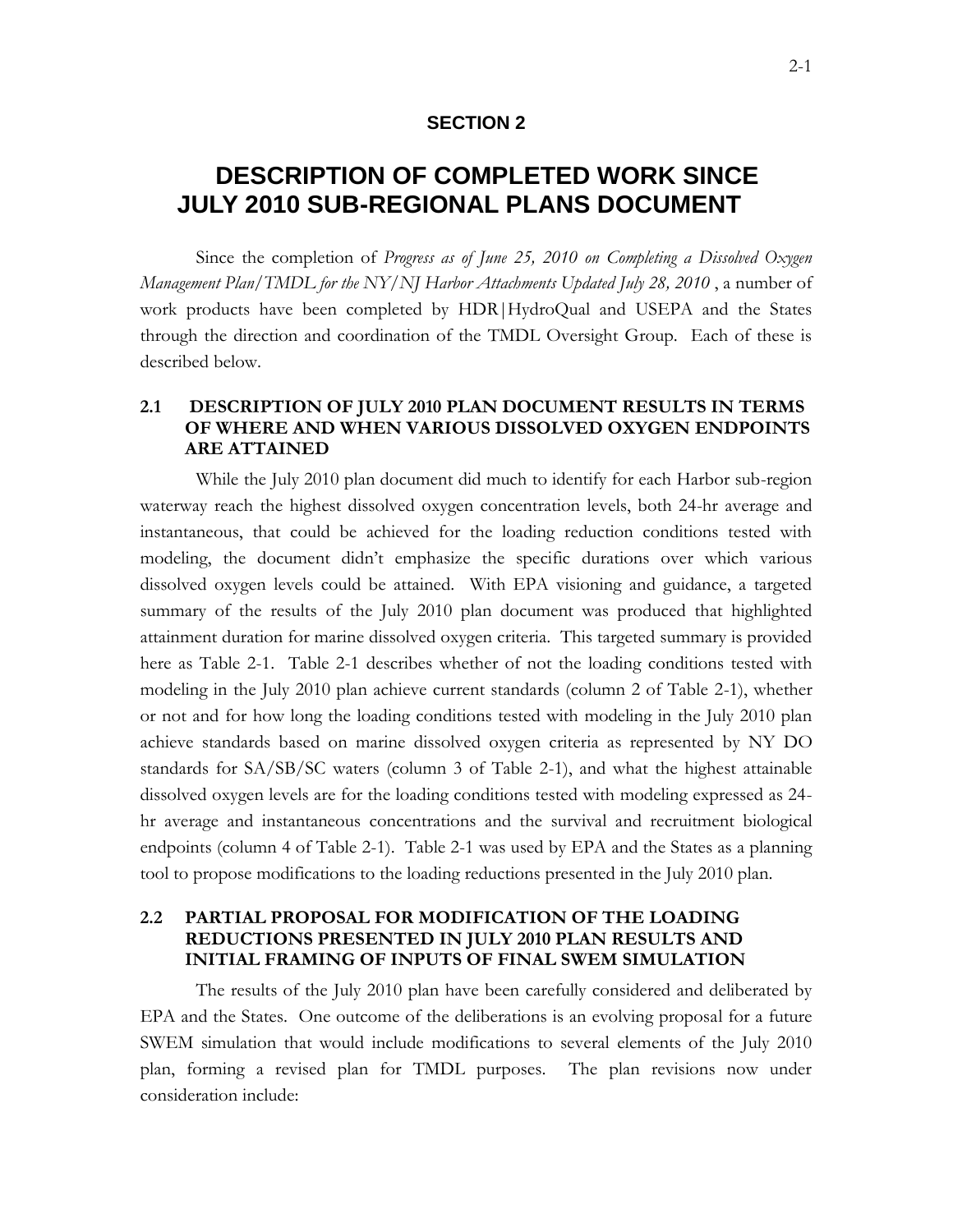- Adjusting 16 Harbor STPs to permit/design flows instead of observed flows. Specifically, expressed in MGD, the permit/design flows are: Secaucus 5.12, North Bergen Woodcliff 2.91, Linden Roselle 17, Rahway Valley 40, PVSC 330, Edgewater 6, Middlesex County 147, Bergen County 84.28, Hoboken Adams Street 20.8, West New York River Road 10, Joint Meeting 85, North River 170, Oakwood Beach 40, Port Richmond 60, Owls Head 120, and Yonkers 120.
- Consistent with the July 2010 plan, individual Harbor STPs would have reduced effluent concentrations under the revised plan. These reduced effluent concentrations planned can be characterized as "LOT C and LOT N", "LOT N", and "Low N". The plant specific definitions for these effluent characterizations, based on discharger removal technology performance and costing reports and other current information reviewed by the Oversight Group in November 2011, that are being considered for the revised plan include:

| Characterization | <b>STP</b>       | <b>Effluent Nitrogen</b> | <b>Effluent CBOD</b> |
|------------------|------------------|--------------------------|----------------------|
|                  |                  | (mg/L)                   | (mg/L)               |
| LOT C and LOT N  | Bergen County    | 4.5                      | 1.5                  |
|                  | Secaucus         | 4                        | 1.5                  |
| LOT N            | Middlesex County | $\overline{4}$           | 4                    |
|                  | Linden Roselle   | 4.5                      | 4                    |
|                  | Joint Meeting    | 4.5                      | 4                    |
|                  | Rahway Valley    | 4.5                      | $\overline{4}$       |
| Low N            | Woodcliff        | 15                       | 15                   |
|                  | Hoboken          | 19                       | 15                   |
|                  | West New York    | 13                       | 15                   |
|                  | <b>PVSC</b>      | 20                       | 15                   |
|                  | Edgewater        | 14                       | 15                   |
|                  | North River      | TBD                      | 15                   |
|                  | Owls Head        | <b>TBD</b>               | 15                   |
|                  | Yonkers          | <b>TBD</b>               | 15                   |

 $TBD =$  to be determined

 For the revised plan, a modification of CSO reduction included in the July 2010 plan has been discussed. The revised plan is likely to include CSO reductions in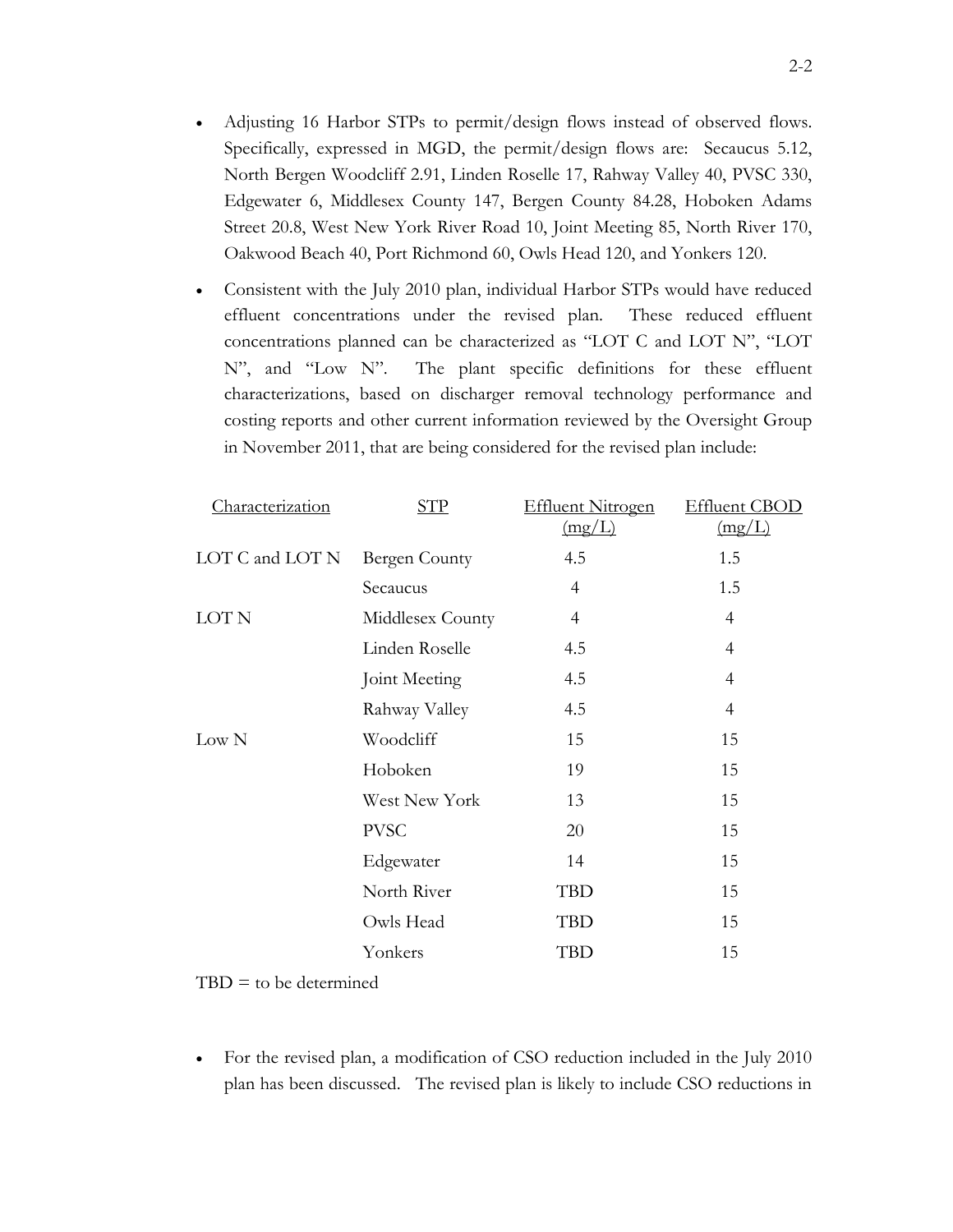NJ waters that are driven by attainment of standards for pathogen indicator organisms and in NY waters CSO reductions already planned for, including 30% for East River, 5% for Hudson River, and 6% for the Upper Bay CSOs.

- For the revised plan, storm water reductions associated with LOT would likely be relaxed per the request of the States. The revised plan is likely to include Clean Air Interstate Rule (CAIR) related reductions for all stormwater plus additional LOT and municipal separate storm sewer system (MS4) program related reductions for stormwater releases to specific waterways. The waterways targeted for LOT stormwater reductions, to be defined as 15% for carbon and 8% for nitrogen, include the Hackensack, Passaic SE3, Newark Bay, Arthur Kill, Raritan River, and Raritan Bay. Other waterways and reaches would include MS4 program related reduction defined as 10% for carbon and 5% for nitrogen.
- As freshwater TMDL development progresses above the Harbor headwaters of the Passaic and Raritan Rivers, the revised plan for the Harbor will specify loadings for these headwaters based on mass loading rates that NJDEP will provide in Excel files from the most recent upstream TMDL work.

## <span id="page-17-0"></span>**2.3 WORK PLAN FOR ASSESSING DO IMPACTS TO HARBOR LIVING MARINE RESOURCES**

Since the development of *Progress as of June 25, 2010 on Completing a Dissolved Oxygen Management Plan/TMDL for the NY/NJ Harbor Attachments Updated July 28, 2010*, the Nutrient Work Group membership has expressed an interest in being able to have site specific evidence that improvements in Harbor dissolved oxygen will yield biological benefits and further proof that the marine dissolved oxygen criteria are applicable throughout the Harbor. Such information could prove useful for communicating TMDL needs and expected outcomes to the public. In response, HEP will sponsor an investigative effort. A scope of work for an investigative effort has been under development by Nutrient Work Group membership in consultation with EPA national experts. There will likely be desired scope that goes beyond what HEP's investigative effort can support. Going forward, minutes of Nutrient Work Group meetings posted to [www.harborestuary.org](http://www.harborestuary.org/) will be a good way to track progress on the site-specific living marine resources response investigative effort. It is noted that the investigative effort is not a condition for TMDL development and can proceed in parallel with TMDL development.

## <span id="page-17-1"></span>**2.4 NUTRIENT WORK GROUP ACTIVITIES**

Since the development of *Progress as of June 25, 2010 on Completing a Dissolved Oxygen Management Plan/TMDL for the NY/NJ Harbor Attachments Updated July 28, 2010*, the Nutrient Work Group has had the opportunity to review several additional documents including: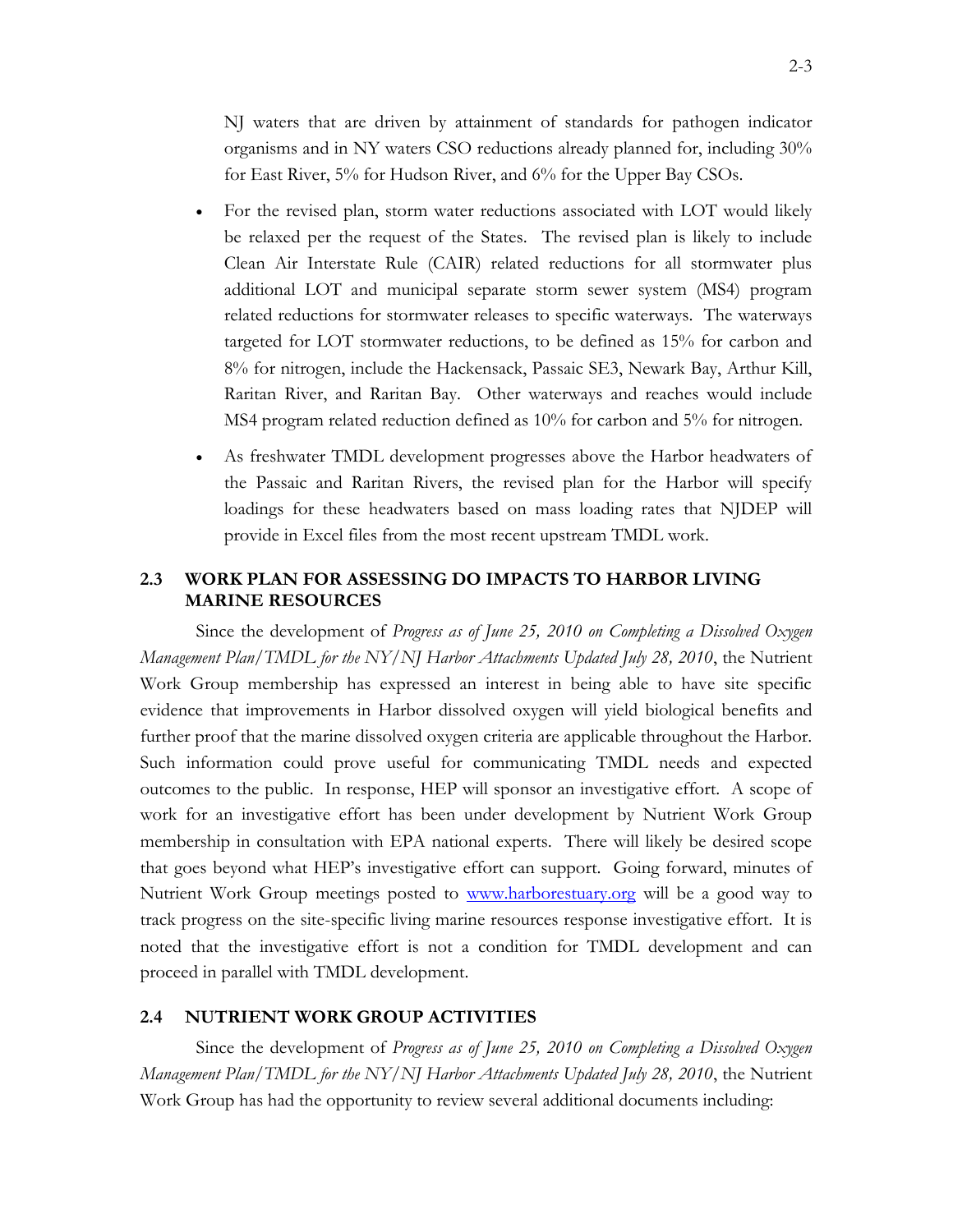- Report and Presentation to Hackensack Model Evaluation Group (May 2011). See Section 2.8 below for further description.
- NY and NJ comments on the draft nutrient plan (Jan/Feb 2011)
- Review of NY/NJ Harbor Nutrient/DO TMDL Plan: Presentation (Nov 2010)
- HydroQual Technical Report: Narrative of Dissolved Oxygen Improvements (Sept 2010). See Section 2.10 below for further description.
- HydroQual Technical Report: Evaluation of Ammonia Toxicity (Sept 2010). See Section 2.12 below for further description.
- HydroQual Tech Memo: Hudson River Flux Calculations and East River BOD (August 2010)
- ORD Nutrient Control Design Manual (August 2010)
- Status of Nutrient TMDL Plan: Presentation (July 2010)
- Nutrient Loading Tables (July 2010). See Section 2.11 below for further description.

Some of these documents that the Nutrient Work Group has considered are further described below as noted above. Nutrient Work Group meeting minutes as well documents available to the Nutrient Work Group are posted to [www.harborestuary.org.](http://www.harborestuary.org/) Going forward, the Nutrient Work Group will continue to support State and EPA efforts to finalize TMDLs related to standards attainment for dissolved oxygen. The Nutrient Work Group holds meetings and conference calls on an as needed basis.

#### <span id="page-18-0"></span>**2.5 ONGOING NJHDG AND NYCDEP AMBIENT MONITORING**

The City of New York has been collecting water quality data in New York Harbor since 1909. Data collection has been the responsibility of the New York City Department of Environmental Protection (NYCDEP) Marine Sciences Section (MSS) for the past 22 years. The Survey currently consists of 62 stations; 35 stations located throughout the open waters of the Harbor, and more than 27 stations located in smaller tributaries within the City which vary from year to year. 20 water quality parameters are now measured, including dissolved oxygen, nitrogen, chlorophyll a, and BOD. Sampling frequency varies throughout the year and many of the stations include sample collection from both near surface and near bottom. Similarly, in 2003, the New Jersey Harbor Dischargers Group (NJHDG) began a long-term water quality monitoring program for the waters in the New Jersey portion of the NY/NJ Harbor Estuary. Thirty-three locations are monitored weekly from May to September and twice per month from October through April. While most stations are sampled at middepth, deep-water sites are sampled at two discrete depths (1 meter below the surface and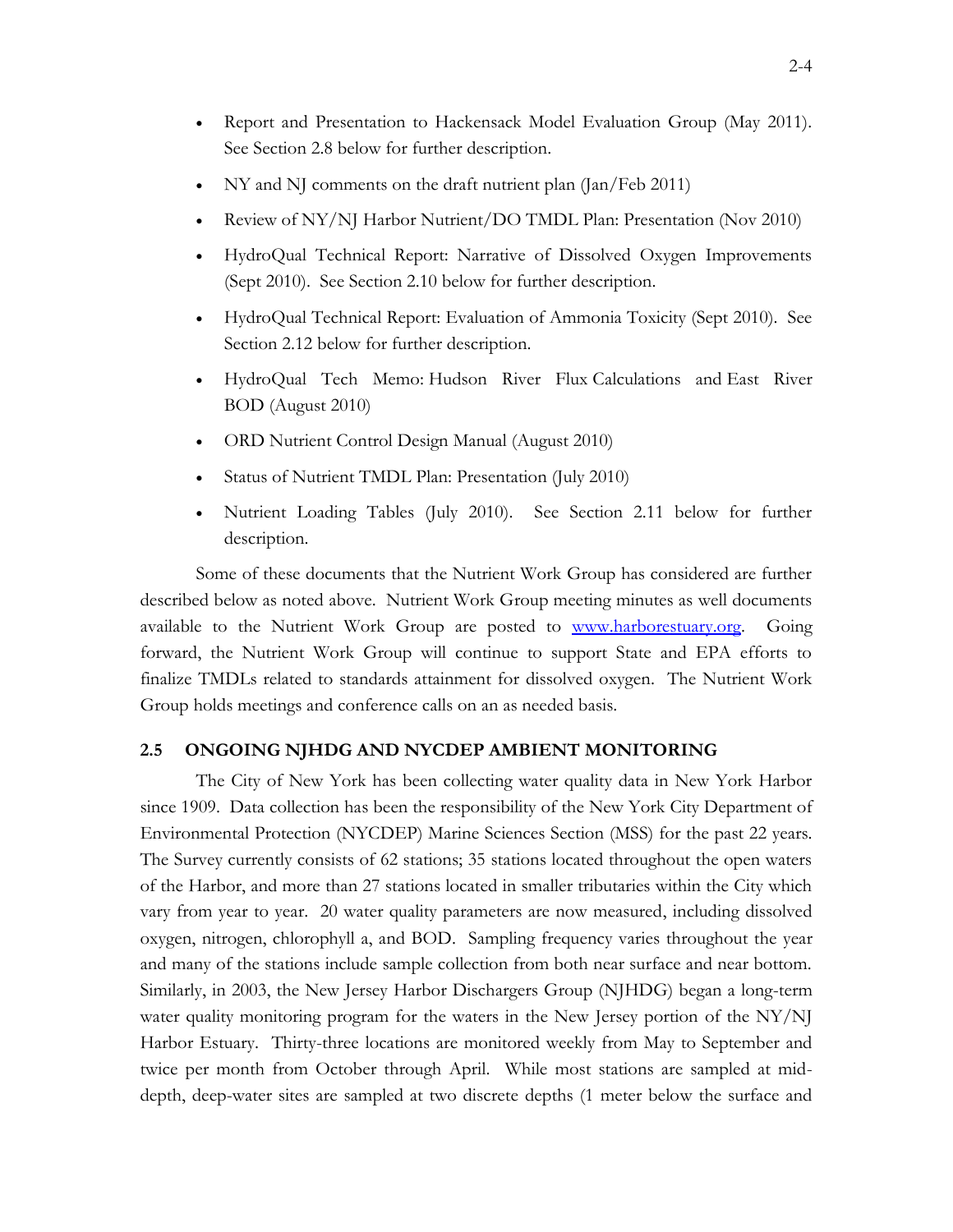meter above the bottom substrate). The NJHDG sampling captures key parameters related to dissolved oxygen and nutrients.

In Harbor waterway reaches where currently enforceable dissolved oxygen standards are specified on a concentration never less than basis, these data have been valuable to the States for assessing compliance and making Clean Water Act Section 303(d) listing decisions. While these monitoring program data are not intended to provide the continuous records of dissolved oxygen required to assess attainment of dissolved oxygen standards based on EPA's marine dissolved oxygen criteria, these data serve the important purposes of documenting long-term trends in dissolved oxygen improvement at a given location as well as providing for contemporaneous comparison of conditions across Harbor locations. In this sense, these data have done much already to help managers to prioritize Harbor waterway reaches based on existing ambient conditions and to track improvements in conditions over time. In the context of a TMDL plan, the continued collection of these data will be important for demonstrating TMDL outcomes and benefits in the future.

One recent use of these data, historical improvement analysis, is further described in Section 2.10 below. Further, the routine monitoring program data, if continued, will be useful for addressing, in part, a need for additional and more modern data identified by the Harbor Nutrient Work Group and discussed below in Sections 3.1 and 3.6.

## <span id="page-19-0"></span>**2.6 NY BIGHT MONITORING COMPLETED BY EPA**

For many years, the waters of the NY Bight, particularly off the New Jersey coastline, have been listed as having low levels of dissolved oxygen during the summer. During the summers of 2008, 2009, and 2010, EPA implemented a program to monitor nutrient and dissolved oxygen concentrations in the New York Bight, and to assess hypoxic or potential hypoxic conditions in the Bight. The information collected was used to inform HEP and other stakeholders of potential or actual low oxygen conditions in the Bight. The program also provided water quality data that will be necessary for further assessing the need for dissolved oxygen related TMDLs in the NY Bight once Harbor TMDLs are completed.

Previously, EPA had established a New York Bight Water Quality Monitoring Program in 1974 as part of its mandated responsibilities under the Marine, Protection, Research and Sanctuaries Act of 1972, the Federal Water Pollution Control Act of 1972 (later amended by the Clean Water Act of 1977 and the Water Quality Act of 1987). In response to a 2007 hypoxic event in New Jersey coastal waters, EPA Region 2 revised and refocused the monitoring conducted under the New York Bight Water Quality Monitoring Program during the summertime of 2008 to 2010. The revised monitoring expanded the geographic scope of water quality monitoring and placed emphasis on monitoring conditions that are directly associated with ambient nutrient concentrations and that increase the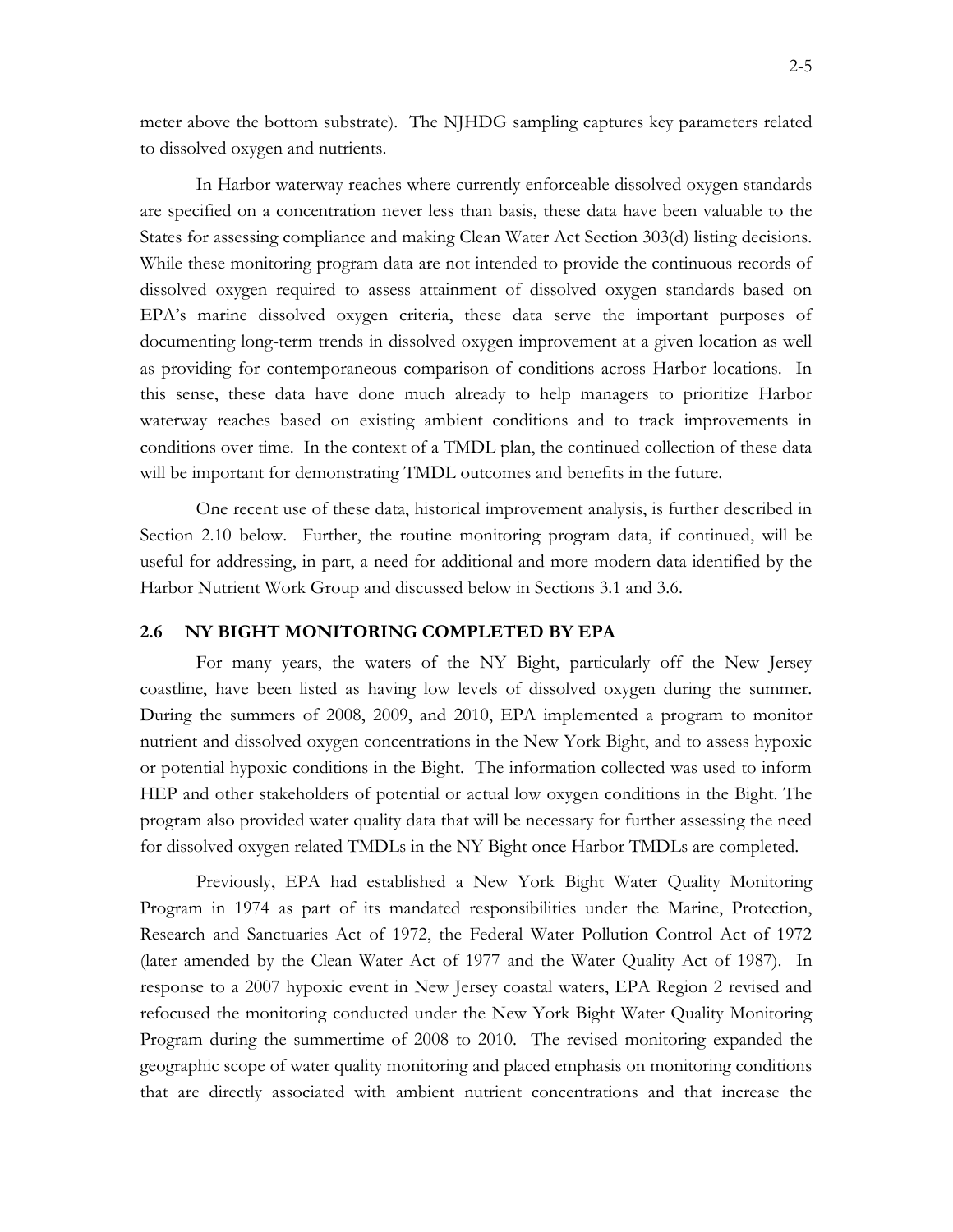potential for widespread low oxygen events (e.g., stratification of the water column). The revised program was also modified to provide data to allow for comparisons to 1994-95 data and outputs of the Bight portion of the System Wide Eutrophication Model (SWEM).

The purpose of the summertime 2008 to 2010 sampling design was to get a qualitative picture of eutrophication status across wide areas of the Bight. The sample design was based on a previous survey conducted in 1995 by NYCDEP, specifically for the initial development and calibration of SWEM. The sampling locations in the 1995 survey and those of the summertime 2008 to 2010 EPA New York Bight Water Quality Monitoring Program were designed to capture data at scales that are relevant for Bight-wide processes.

There is general overall agreement in measured levels of oxygen and nutrients for the years 1994-95, 2008, and 2009. 2008, in particular though, had lower measured dissolved oxygen and greater measured temperature stratification in September than 1994-95 or 2009. August 2009 measurements showed fresher and warmer conditions than other years. The 2008 and 2009 data further document that dissolved oxygen less than 3 mg/L, not supportive of juvenile and adult survival, occurs in the Bight.

In addition to assessing conditions and TMDL needs for the Bight, the 2008 to 2010 summertime data from the Bight will be useful for addressing, in part, a need for additional and more modern data identified by the Harbor Nutrient Work Group and discussed below in Sections 3.1 and 3.6.

#### <span id="page-20-0"></span>**2.7 NJDEP AND EPA ONGOING NY BIGHT MONITORING**

The New Jersey Department of Environmental Protection (NJDEP), Rutgers University (RU) and the EPA recently deployed a research submersible, known as the Slocum Coastal Electric Glider, in the Bight.The glider, which resembles a yellow torpedo with swept-back wings, zigzags through the water of the Bight and collects "rapid-fire" (i.e., every second) readings of dissolved oxygen, salinity and temperature at various depths. The glider is typically deployed in an area from three to seven miles offshore, and covers depths up to 120 feet. The glider data are being analyzed by scientists and stakeholders to better understand why the Bight tends to have low levels of oxygen, particularly in the summer. The glider data may help to determine to what extent conditions unrelated to nutrients, such as natural upwelling events, water rising from beneath the surface to replace water pushed below, and a lack of mixing of oxygen-poor and oxygen-rich waters, are contributing to lowoxygen conditions in the Bight.

Historically, Bight water sampling was completed by NJDEP and EPA with grab samples taken from boats or helicopters. Weather conditions and other factors limited the number of samples that could be taken, providing only snapshots of actual conditions in the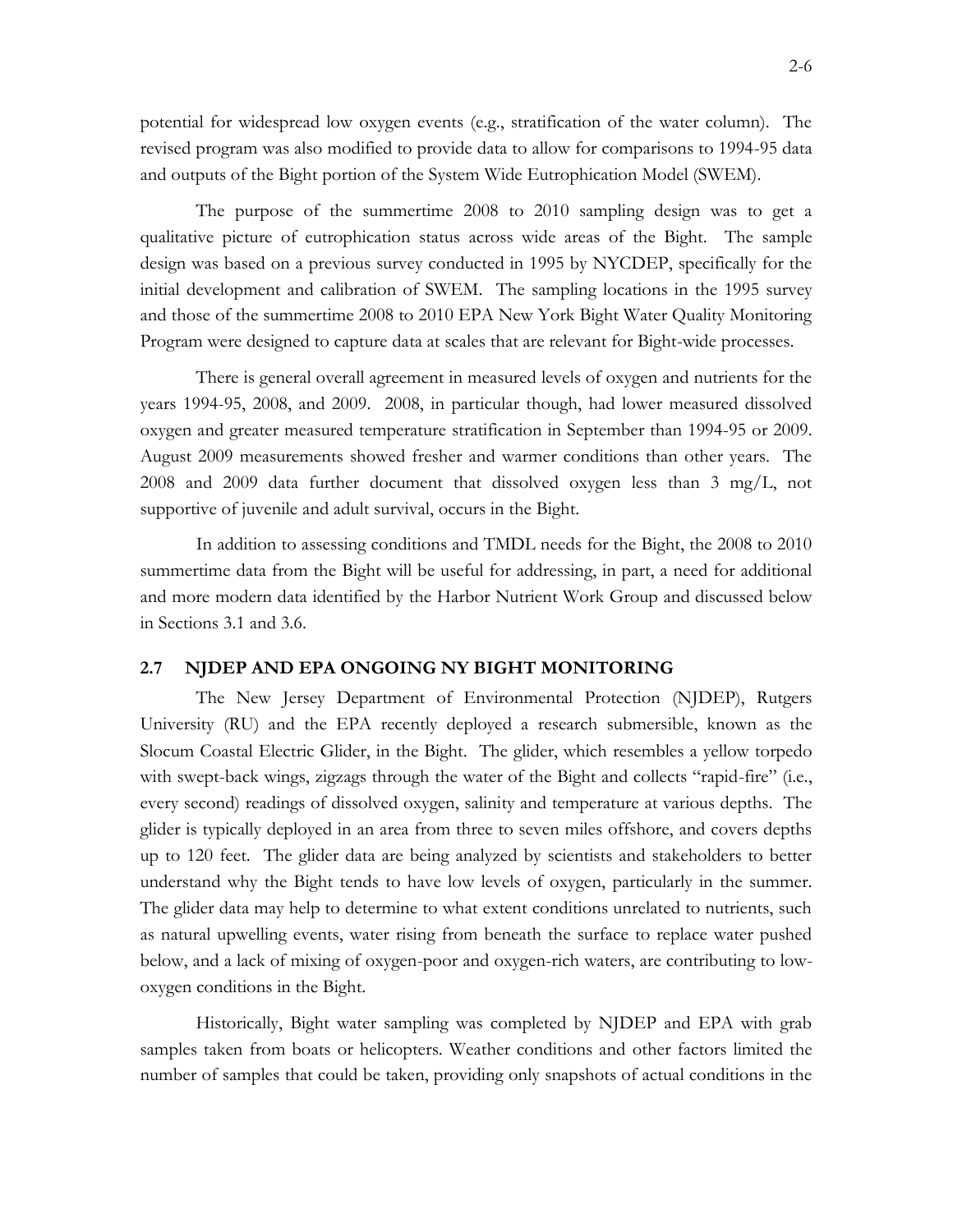Bight. The recently deployed glider provides a wealth of real-time data without these limitations.

Glider research results available so far document a great deal of dissolved oxygen depth stratification in the Bight water column. Lower-oxygen waters tended to be found near the ocean floor and better oxygen levels were measured nearer the surface. This observed stratification in dissolved oxygen concentrations over depth may be indicative of nutrient conditions in the Bight, such as cyclical algae die-offs, or physical conditions such as coastal upwelling. Coastal upwelling occurs when wind moves near surface waters away from the coast and surface waters are replaced by water that wells up from below. The cooler bottom waters are rich in nutrients and can cause algae blooms when the water rises to near the surface. This can result in low oxygen conditions when the algae die. The data collected by the glider have documented that vertical mixing in the Bight can vary from month to month or year to year related to wind and other weather patterns influencing mixing.

In addition to assessing TMDL needs for the Bight, the glider data will be useful for addressing, in part, a need for additional and more modern data identified by the Harbor Nutrient Work Group and discussed below in Sections 3.1 and 3.6.

### <span id="page-21-0"></span>**2.8 HACKENSACK RIVER MONITORING (COMPLETED) AND MODELING (IN PROGRESS) FOR BCUA DISCHARGE PERMIT**

Under NJDEP oversight, the Bergen County Utilities Authority (BCUA) initiated a monitoring and modeling project for the Hackensack River. Monitoring was completed in 2010. Modeling has been on-going. There is an interest in linking, to some degree, BCUA's model with SWEM at some phase of the TMDL process for the Hackensack River.

In addition to ultimately completing TMDLs for the Hackensack River, the BCUA data will be useful for addressing, in part, a need for additional and more modern data identified by the Harbor Nutrient Work Group and discussed below in Sections 3.1 and 3.6.

## <span id="page-21-1"></span>**2.9 REQUEST LETTERS FOR ADDITIONAL EFFLUENT DISCHARGE MONITORING (POC AND DOC VS. BOD, MORE RECENT INFORMATION, ETC.)**

An important consideration in the attainment of dissolved oxygen standards is the forms of nitrogen (ammonia, nitrate and nitrite, organic) and carbon (CBOD5 or BOD5, POC, DOC) entering the Estuary. Monitoring data collected in 1994-95 measured these nutrient forms for STP effluents. For many Harbor STPs, these nutrient forms haven't been measured in effluents since 1994-95. After the development of *Progress as of June 25, 2010 on Completing a Dissolved Oxygen Management Plan/TMDL for the NY/NJ Harbor Attachments Updated July 28, 2010* , letters were sent by NJDEP to Harbor STPs to work toward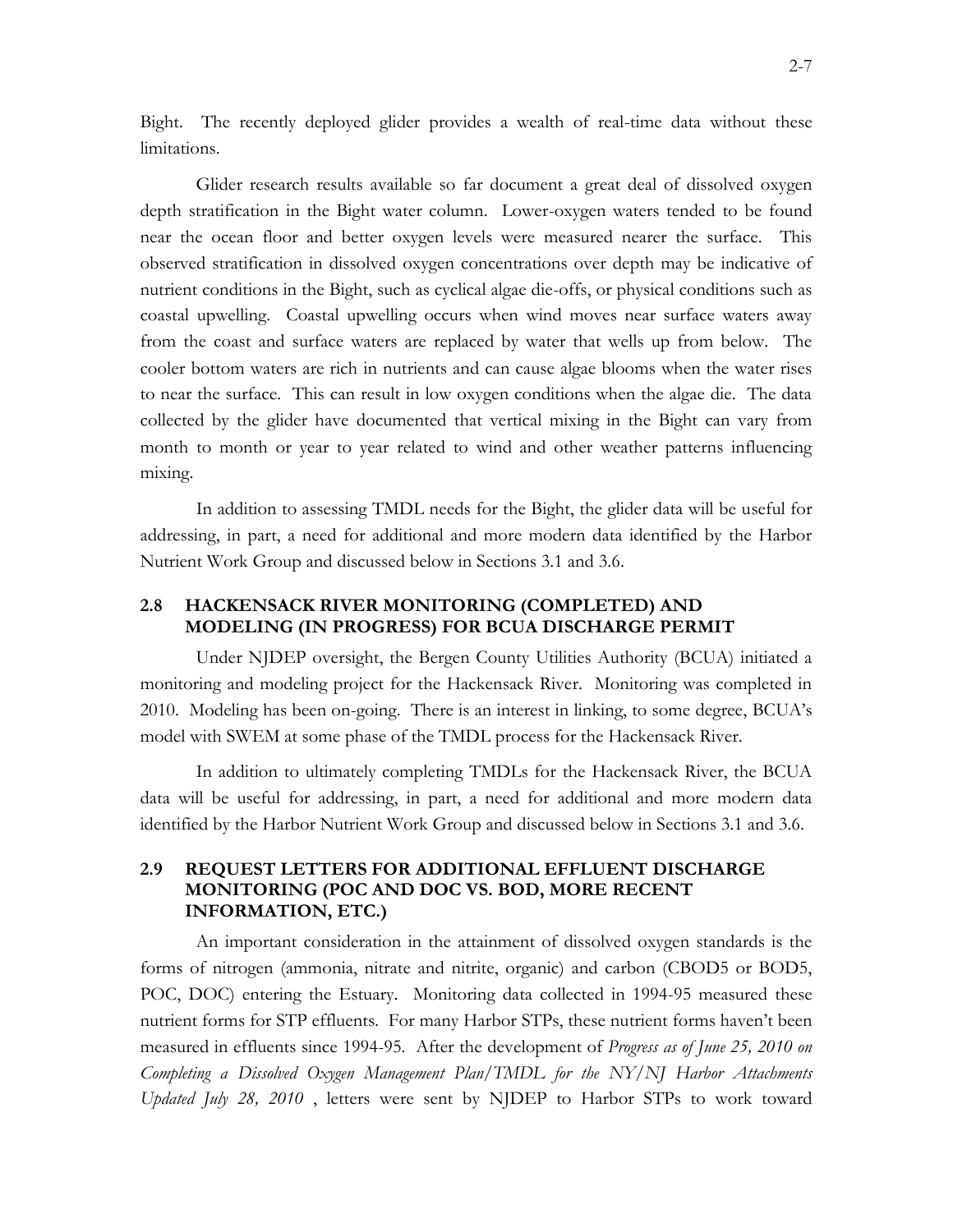collecting nutrient form specific effluent data. In addition to helping to characterize current effluent nutrient forms, these data will also provide more up to date estimates of total nutrient concentrations. These data can provide greater understanding of the percentage reductions required for meeting calculated TMDLs. Collection of these data is consistent with filling the need for additional and more modern data identified by the Harbor Nutrient Work Group and discussed below in Sections 3.1 and 3.6.

## <span id="page-22-0"></span>**2.10 PREPARATION OF A NARRATIVE DISCUSSING HISTORICAL DISSOLVED OXYGEN IMPROVEMENTS AND MANAGEMENT ACTIONS PRODUCING THOSE IMPROVEMENTS**

Improvements in dissolved oxygen concentrations in the NY/NJ Harbor have been on-going for a number of years, independent of a TMDL for nitrogen and carbon loadings. Both historical improvements in dissolved oxygen and the management actions producing those improvements are described in a report prepared by HDR|HydroQual for HEP. The report considers long-term databases documenting dissolved oxygen trends as well as management activities prior to and after the promulgation of the Clean Water Act. In particular, infrastructure improvements and the increased capture of sewage can explain much of the historical dissolved oxygen improvements.

## <span id="page-22-1"></span>**2.11 TABULATIONS OF LOADINGS FOR: POTWS AT DESIGN/PERMIT FLOWS AND EXISTING EFFLUENT QUALITY, REVISED PLANNED IMPROVEMENTS, AND HIGHEST ATTAINABLE DISSOLVED OXYGEN LOADING CONDITIONS**

While issuing *Progress as of June 25, 2010 on Completing a Dissolved Oxygen Management Plan/TMDL for the NY/NJ Harbor Attachments Updated July 28, 2010*, tabulations of loadings for several of the simulations included in the plan document were distributed to Nutrient Work Group members under separate cover. The simulations for which loadings were tabulated include baseline, STPs at permit flows, revised planned improvements, revised subregional TMDL plan, and revised pastoral. Tabulations of nitrogen and carbon loadings were presented in standard and English units. The tabulations included a summary for all loading types to each waterway as well as monthly time series of loadings from heads-of-tide, stormwater for each waterway, CSO for each waterway, STPs for each waterway, and atmospheric deposition domain-wide.

## <span id="page-22-2"></span>**2.12 AMMONIA TOXICITY EVALUATION**

HDR|HydroQual performed calculations using SWEM outputs and measured pH that project full compliance with States' standards for un-ionized ammonia toxicity under the expected nitrogen concentrations associated with the sub-regional TMDL plans presented in *Progress as of June 25, 2010 on Completing a Dissolved Oxygen Management Plan/TMDL for the NY/NJ Harbor Attachments Updated July 28, 2010* . It is expected that the promulgation of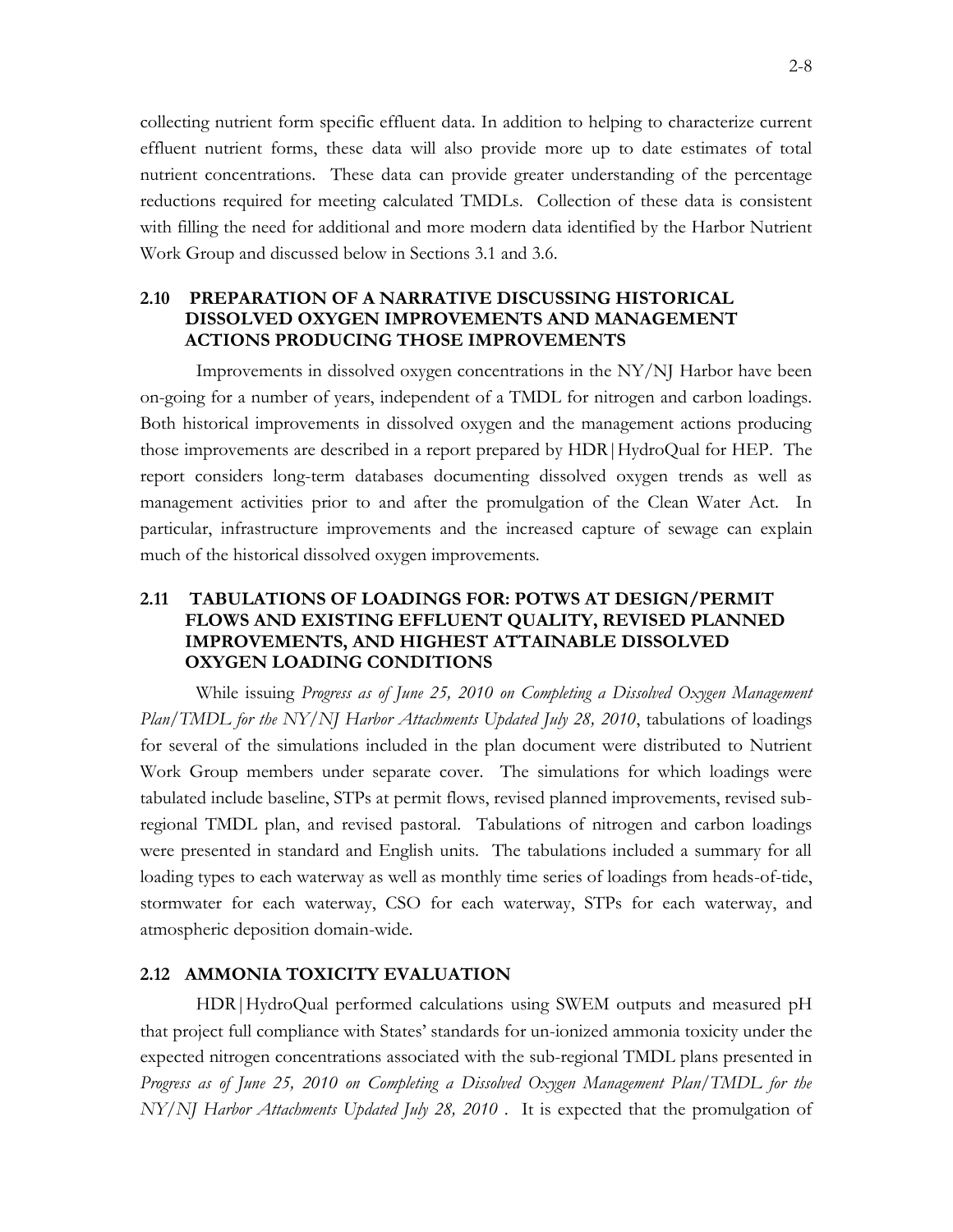Harbor TMDLs for nitrogen and carbon for dissolved oxygen standards attainment will also result in attainment with unionized ammonia standards in HEP waters for average observed pH conditions.

Calculations were performed in a tiered approach considering various assumptions related to prediction of unionized ammonia along a continuum of 100% unionized (absolute worst case) to a realistic prediction of the unionized fraction based on spatially and temporally varying salinity, temperature, and pH. The nature of the approach allowed for an understanding of the effect of pH on unionized ammonia standards attainment.

Based on calculations with both field data and model results, under average observed pH conditions, all Harbor waters should achieve both acute and chronic unionized ammonia standards for the July 2010 sub-regional TMDL plans reduced nitrogen conditions; however, there are some areas of the Harbor having the potential for violating standards under observed elevated pH conditions.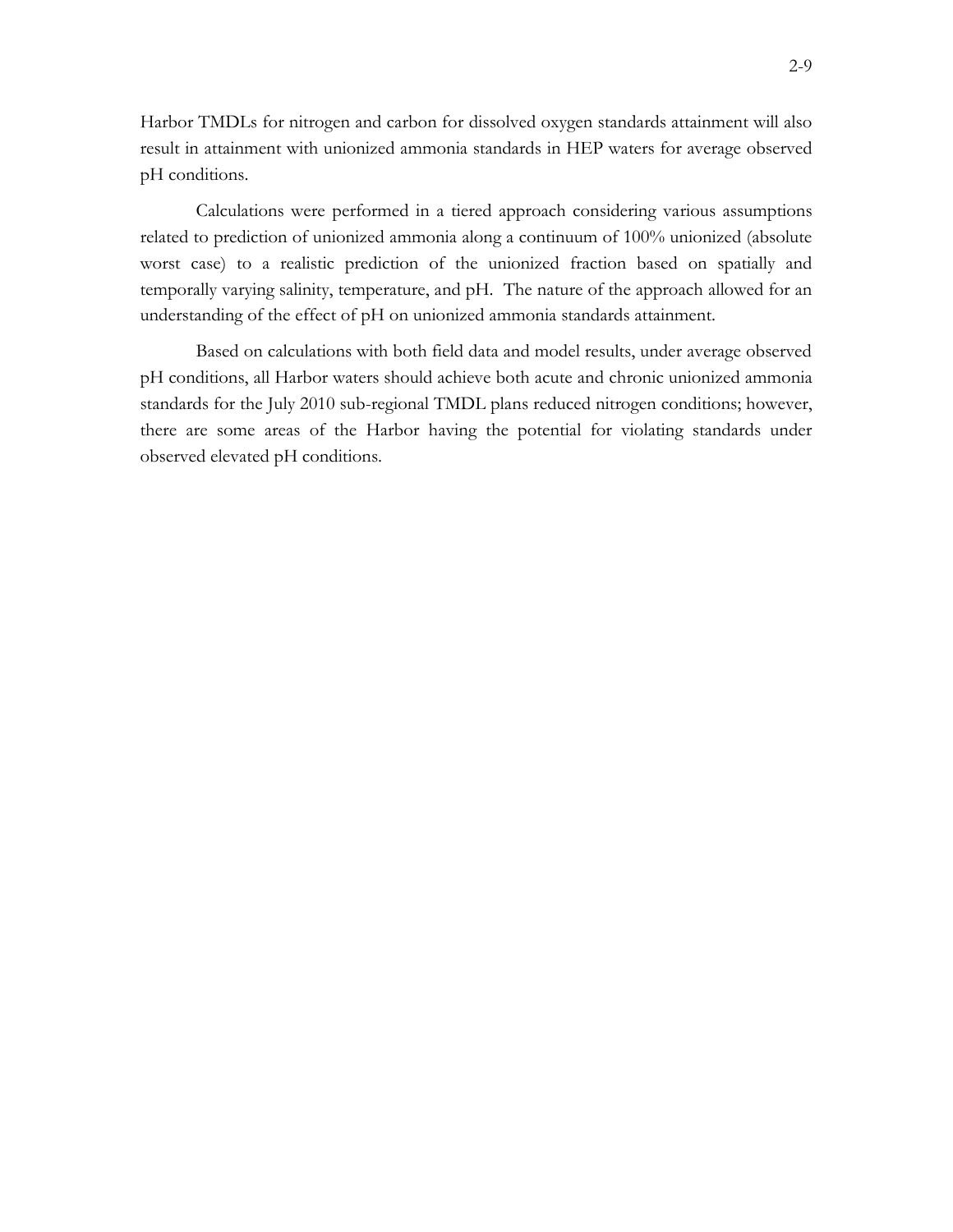| Sub-Region &<br>Reach                | <b>Would Attain</b><br><b>Current Standards</b> | <b>Would Attain</b><br>SA/SB/SC NY<br>Standard                 | <b>Would Attain</b><br><b>Other Level All</b><br>Times &<br>Locations                                                       |
|--------------------------------------|-------------------------------------------------|----------------------------------------------------------------|-----------------------------------------------------------------------------------------------------------------------------|
| Hackensack River<br>SE <sub>1</sub>  | No                                              | $>$ 350 days                                                   | 24-hr $avg > 2.5$<br>$mg/L$ Juvenile &<br>adult survival<br>$> 0.6$ mg/L                                                    |
| Hackensack River<br>SE <sub>2</sub>  | No                                              | $>$ 288 days for mp<br>$11.4 - 3.8$<br>Yes for mp $3.8 - 0.6$  | 24-hr $avg > 0.4$<br>mg/L<br>$> 0.3$ mg/L                                                                                   |
| Hackensack River<br>SE3              | Yes                                             | Yes                                                            |                                                                                                                             |
| Passaic River<br>FW2-NT/SE2          | Yes                                             | Yes                                                            |                                                                                                                             |
| Passaic River &<br>Newark Bay<br>SE3 | Yes                                             | $>$ 337 days for 3<br>grid cells<br>Yes for other<br>locations | 24-hr $avg > 2.9$<br>mg/L<br>Juvenile & adult<br>survival<br>$> 2.4$ mg/L                                                   |
| Raritan River<br>FW2-NY              | Yes                                             | Yes                                                            |                                                                                                                             |
| Raritan River<br>SE <sub>1</sub>     | No                                              | Yes (omit 3 grid<br>cells $\leq 0.2$ days)                     | 24-hr $avg > 3.0$<br>mg/L<br>24-hr $avg < 4.8$<br>mg/L<br>Juvenile & adult<br>survival<br>Larval recruitment<br>$>1.5$ mg/L |
| Raritan Bay<br>SE <sub>1</sub>       | No                                              | $>342$ days (24 grid<br>cells)<br>Yes (34 grid cells)          | 24-hr $avg > 2.7$<br>mg/L<br>Juvenile & adult<br>survival<br>$> 0.6$ mg/L                                                   |
| Raritan Bay I                        | $\rm No$                                        | Yes                                                            |                                                                                                                             |
| Raritan Bay<br>SА                    | Yes (almost)                                    | Yes (omit 2 grid<br>$cells < 0.5 \text{ days}$                 | 24-hr avg $>$ 3 mg/L<br>24-hr $avg < 4.8$<br>mg/L<br>Juvenile & adult<br>survival<br>Larval recruitment                     |

<span id="page-24-0"></span>**Table 2-1. Review of July 2010 TMDL Plan DO Endpoint Attainment Results**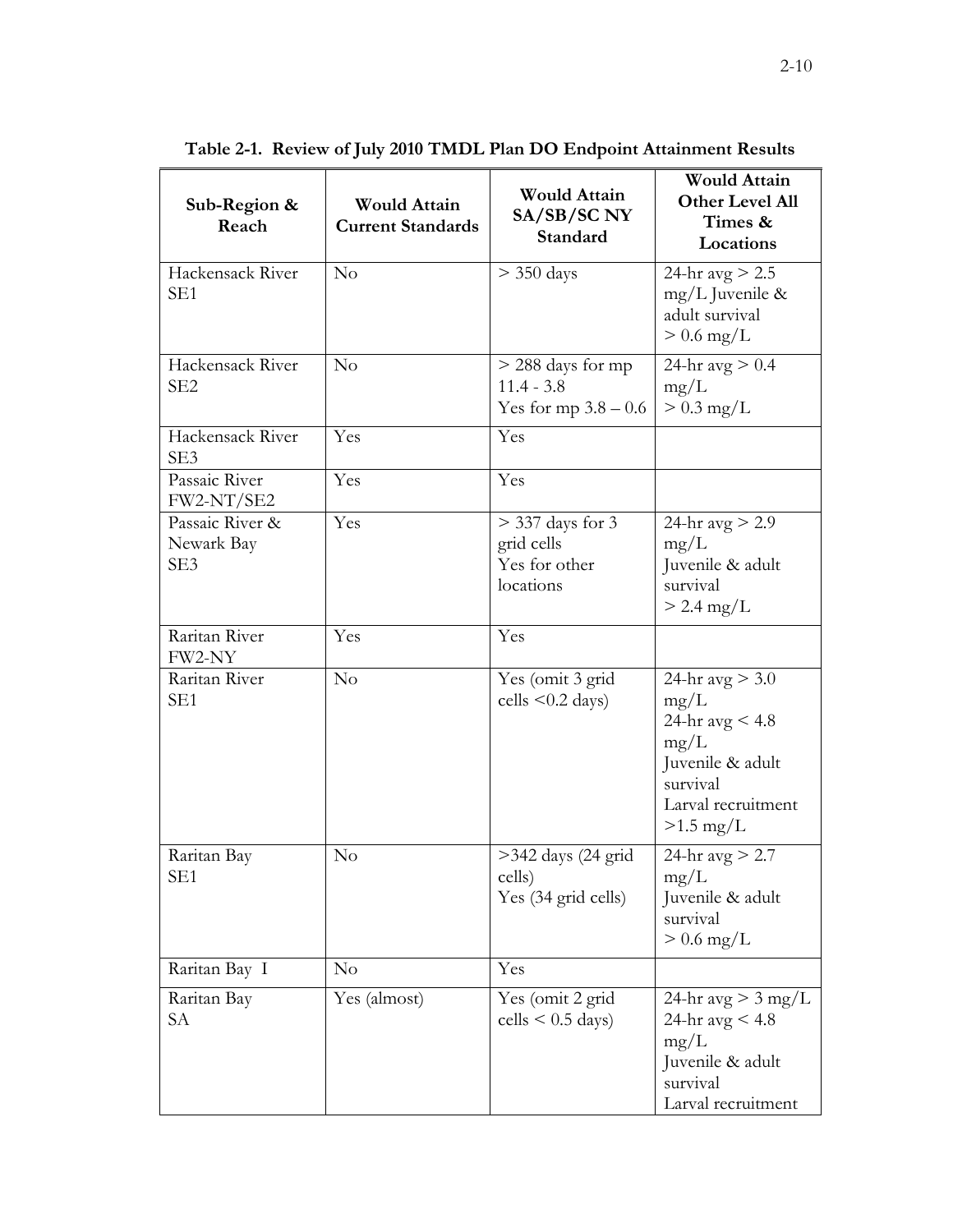| Sub-Region &<br>Reach        | <b>Would Attain</b><br><b>Current Standards</b> | <b>Would Attain</b><br>SA/SB/SC NY<br>Standard        | <b>Would Attain</b><br><b>Other Level All</b><br>Times &<br>Locations                                                  |
|------------------------------|-------------------------------------------------|-------------------------------------------------------|------------------------------------------------------------------------------------------------------------------------|
|                              |                                                 |                                                       | $>2.5$ mg/L                                                                                                            |
| Raritan Bay<br>SB            | Yes                                             | Yes                                                   |                                                                                                                        |
| Kill van Kull                | Yes                                             | Yes                                                   |                                                                                                                        |
| Arthur Kill<br>SD/SE3        | No                                              | $>345$ days (mp 15 -<br>(8.3)<br>Yes $(np 8.3 - 4.1)$ | 24-hr avg $> 2$ mg/L<br>$> 1.6$ mg/L                                                                                   |
| Arthur Kill<br>I/SE2         | No                                              | Yes (omit 2 grid<br>cells, $<$ 1 day)                 | 24-hr avg $>$ 3 mg/L<br>24-hr $avg < 4.8$<br>mg/L<br>Juvenile & adult<br>survival<br>Larval recruitment<br>$>2.3$ mg/L |
| Hudson River SE1             | Yes                                             | Yes                                                   |                                                                                                                        |
| Hudson River SB              | Yes                                             | Yes                                                   |                                                                                                                        |
| Hudson River SE2             | Yes                                             | Yes                                                   |                                                                                                                        |
| Hudson River I               | Yes                                             | Yes                                                   |                                                                                                                        |
| Upper Bay<br>SE <sub>2</sub> | Yes (almost)                                    | 330 days 1 grid cell<br>Yes (all other grid<br>cells) | 24-hr $avg > 3.6$<br>mg/L<br>Juvenile & adult<br>survival<br>$> 3.2 \text{ mg/L}$                                      |
| Upper Bay I                  | Yes                                             | Yes                                                   |                                                                                                                        |

**Table 2-1. Review of July 2010 TMDL Plan DO Endpoint Attainment Results**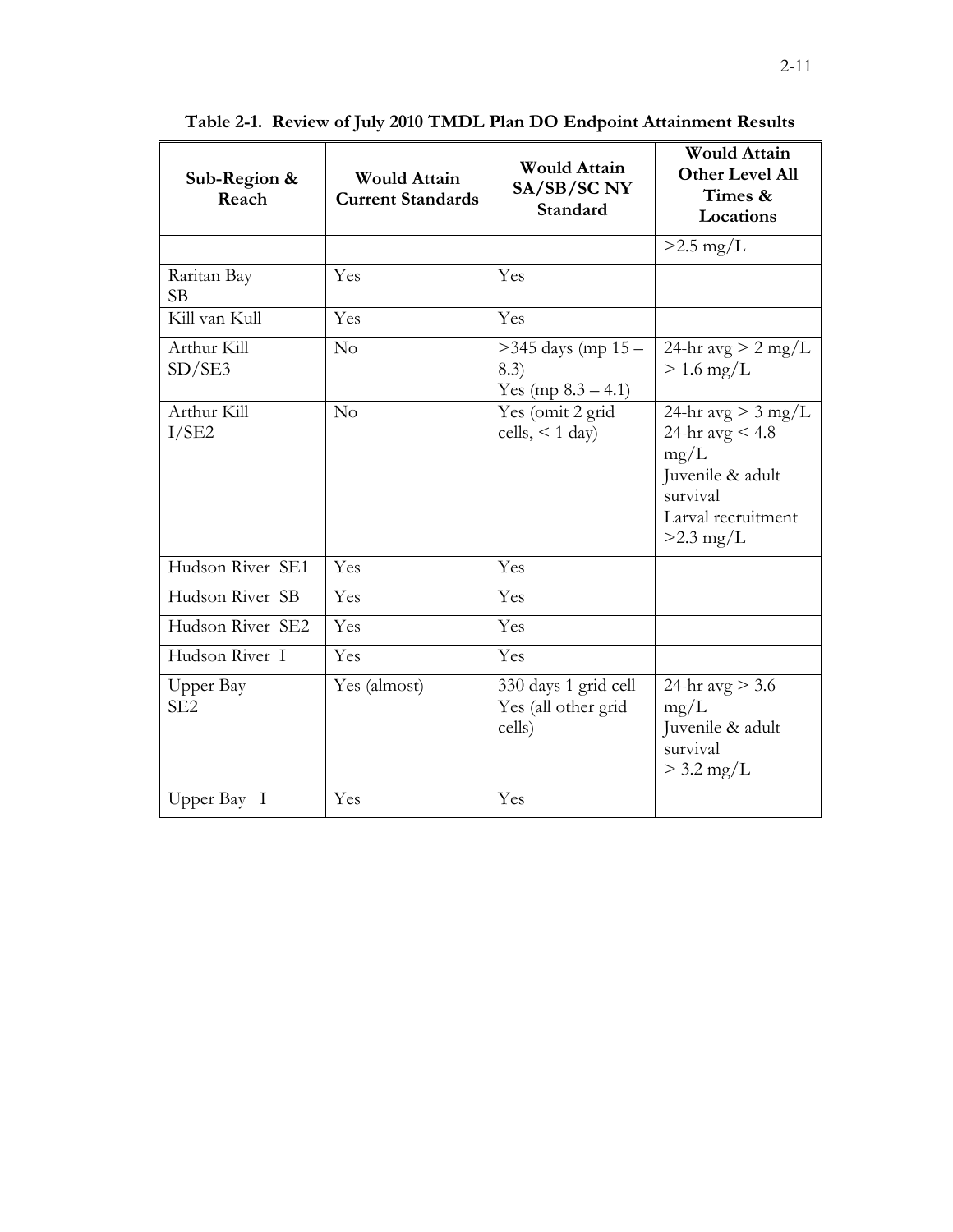### **SECTION 3**

# **3 EXPECTED NEXT STEPS FOR COMPLETING TMDLS**

<span id="page-26-0"></span>Although an extensive amount of data collection, data analysis, and modeling was accomplished over the course of more than the past decade in support of promulgating Harbor nutrient TMDLs for attaining highest dissolved oxygen levels, the planning process is not yet fully completed. Future efforts under the auspices of the HEP Management conference expected to take place to attain dissolved oxygen standards attainment through the TMDL process include: consider new information, develop consensus on loading reductions, complete a final SWEM simulation, develop par values for trading purposes, identify DO standard attainment vs. non-attainment site specific impacts to biota, plan for future ambient monitoring, and draft a TMDL document. Each of these needs is further described below.

### <span id="page-26-1"></span>**3.1 CONSIDER NEW INFORMATION**

The sub-regional TMDL plans presented in *Progress as of June 25, 2010 on Completing a Dissolved Oxygen Management Plan/TMDL for the NY/NJ Harbor Attachments Updated July 28, 2010* are based in large part on the results of reduced loading condition projection scenarios performed with the System Wide Eutrophication Model (SWEM). SWEM was calibrated using monitoring data collected specifically for this purpose in 1994-95. The 1994-95 data had a collection and laboratory cost of \$5.0 million. SWEM's calibration has been further assessed by comparison to more recent data collected by the ongoing NYCDEP and NJHDG monitoring programs described in Section 2.5.

The 1994-95 data provided simultaneous measurement of loadings and ambient conditions and included a comprehensive list of analytes such as direct measurement of organic carbon. The 1994-95 data covered the Harbor, Bight, and Sound and was inclusive of all four seasons. Given the \$5 million cost to obtain the 1994-95 data, it is understandable why such an effort hasn't since been repeated. Nonetheless, the Nutrient Work Group has discussed the advantages for obtaining a second synoptic data set inclusive of ambient conditions and loadings. These advantages potentially include: having information newer than 1994-95, characterizing current loading conditions, sampling for dissolved oxygen on the 24-hr average basis associated with marine dissolved oxygen criteria not anticipated in the 1994-95 sampling, sampling to capture within a day variations in dissolved oxygen not captured in 1994-95 sampling, and potentially capturing a more typical summer condition than the drought that occurred in August 1995.

While it is unlikely that another \$5 million effort (in 1994-95 dollars) would be repeated before TMDLs are promulgated, it is likely that the Nutrient Work Group will critically consider ongoing and recently completed monitoring efforts and work toward collecting data to fill gaps in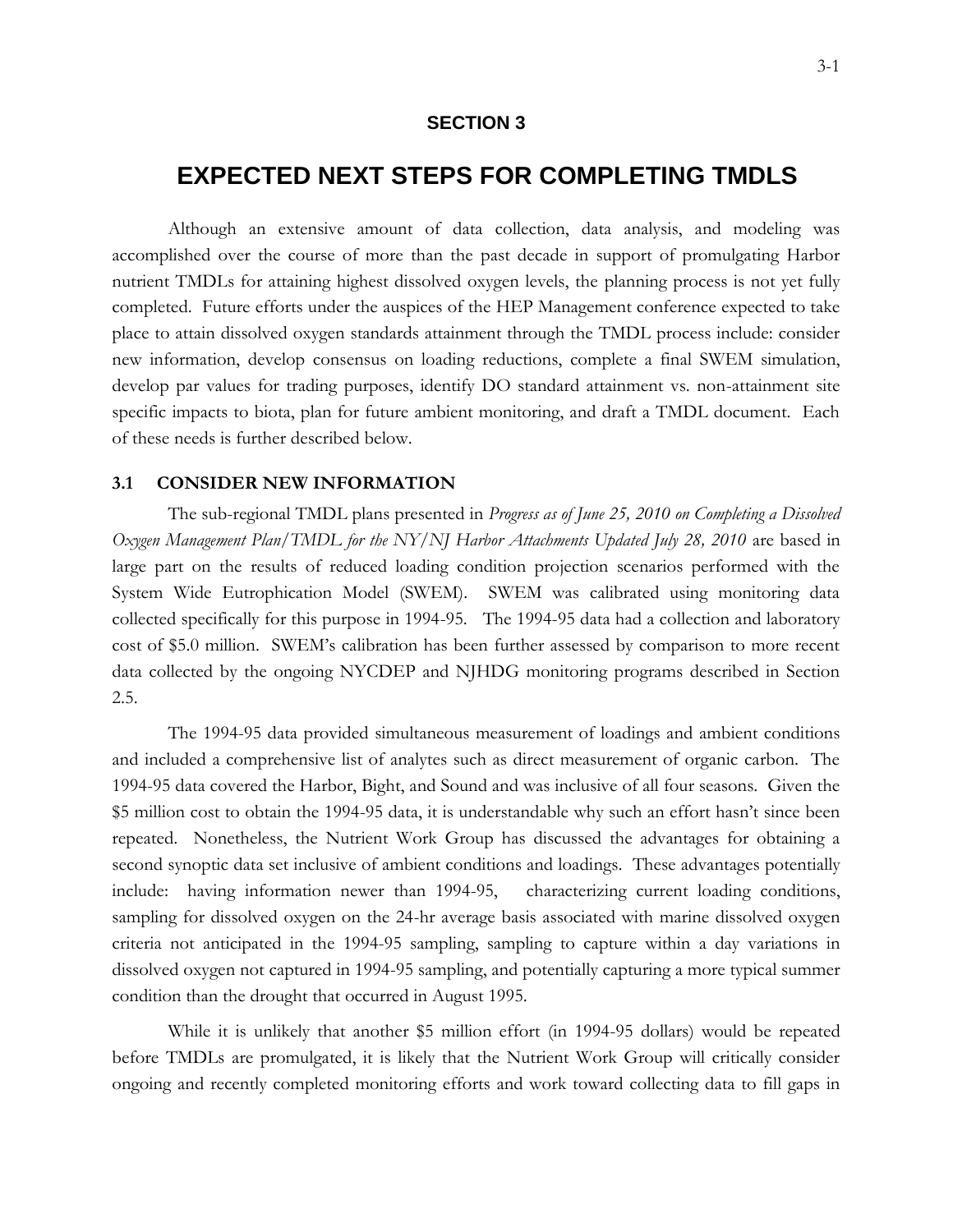the recent available information, particularly in the context of TMDL implementation strategy. The recently completed and ongoing data collection efforts to be considered, along with other information that may be identified, for use in TMDL implementation planning are described in Sections 2.3, 2.5, 2.6, 2.7, 2.8, and 2.9. More immediately than TMDL implementation planning, recently available new information could help shape final TMDL plan loading reductions as described in Sections 2.2 and 3.2.

## <span id="page-27-0"></span>**3.2 DEVELOP CONSENSUS ON LOADING REDUCTIONS**

As described in Section 2.2, the results of *Progress as of June 25, 2010 on Completing a Dissolved Oxygen Management Plan/TMDL for the NY/NJ Harbor Attachments Updated July 28, 2010* have been carefully considered and deliberated by EPA and the States. One outcome of the deliberations is an evolving proposal for a future SWEM simulation that would include modifications to several loading reduction elements of the July 2010 plan, forming a revised plan for TMDL purposes. In order to form a revised plan, changes to plan loading reductions need to be agreed to by the Oversight Group before they can be tested with SWEM. Specifically, Oversight Group consensus is needed for finalizing carbon and nitrogen loading reductions for Hudson River and Upper Bay STPs, for finalizing head-of-tide loadings for the Passaic and Raritan Rivers, for defining permit/design flows and loads at STPs, and for defining CSO reductions in New Jersey. Each of these areas of needed consensus is further discussed below.

## <span id="page-27-1"></span>**3.2.1 Options and alternatives to "Low N" carbon and nitrogen reductions for Hudson River/Upper Bay STPs**

SWEM results developed as part of the *Progress as of June 25, 2010 on Completing a Dissolved Oxygen Management Plan/TMDL for the NY/NJ Harbor Attachments Updated July 28, 2010* show that only a modest level of loading reduction is needed at Hudson River and Upper Bay STPs to attain standards. The needed loading reductions are likely less than the "Low  $N$ " effluent conditions (as defined in removal technology performance and costing reports prepared by dischargers) and conditions tested with SWEM.

Specifically, the July 2010 plan SWEM testing included the lower of "Low N" or 1994-95 measured nitrogen and carbon effluent concentrations for the Hudson River and Upper Bay STPs in Harbor waters. These previously modeled effluent concentrations, shown here for illustrative purposes only and subject to change in finalizing a TMDL, are:

|               | <b>Effluent Nitrogen</b> | Effluent CBOD |
|---------------|--------------------------|---------------|
|               | (mg/L)                   | (mg/L)        |
| Woodcliff     | 16.8(15)                 | 8(15)         |
| Hoboken       | 20.6(19)                 | 8(15)         |
| West New York | 14(13)                   | 8(15)         |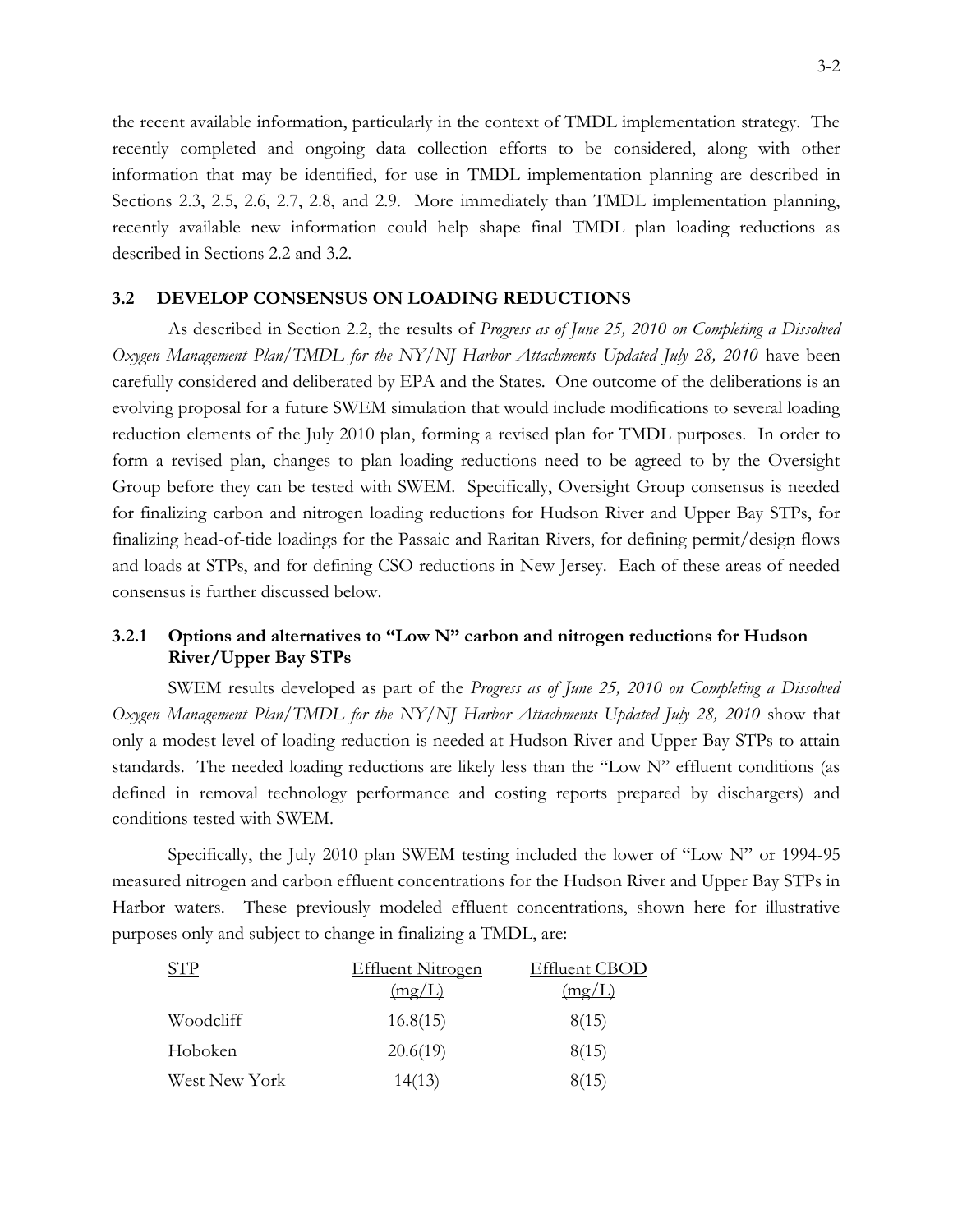| <b>PVSC</b> | <b>20</b> | 8(15) |
|-------------|-----------|-------|
| Edgewater   | 15.8(14)  | 8(15) |
| North River | 12(?)     | 15    |
| Owls Head   | 12(?)     | 15    |
| Yonkers     | 18(?)     | 15    |

Note: The above effluent concentrations were included in the July 2010 plan, but are expected to be modified in a final TMDL. Expected modifications are noted in parentheses.

As indicated in Section 2.2, the Oversight Group has already agreed to adjust the effluent CBOD concentrations shown above for the NJ STPs from 8 mg/L to 15 mg/L. The explanation for this change is that the NJHDG did two versions of their removal technology performance and costing report. The first version defined effluent CBOD for "Low N" as  $8 \text{ mg/L}$  and  $8 \text{ mg/L}$  was therefore used for modeling in the July 2010 plan. The second version, of the NJHDG removal technology performance and costing report, defined effluent CBOD for "Low N" as 15 mg/L. The revised NJHDG definition for "Low N" CBOD of 15 mg/L is consistent with the NYCDEP definition. Including a 15 mg/L effluent CBOD for both NY and NJ Hudson River and Upper Bay STPs in the TMDL and next SWEM simulation is equitable across dischargers and is not unreasonable in light of recent DMR information available to the States.

In addition, as indicated in Section 2.2, per the instructions of the NJDEP based on their review of recent DMR information and discharger removal technology performance and costing reports, the next SWEM simulation to be performed for testing loading reductions for a final TMDL is to include slight adjustments to the previously modeled nitrogen concentrations for Hudson River and Upper Bay STPs.

The remaining decisions pertaining to Hudson River and Upper Bay STPs loadings for the TMDL plan for which Oversight Group consensus is needed include:

- Whether or not the Yonkers STP is included in the loading reductions?
- If the Yonkers STP is included in loading reductions, what is the basis of defining an effluent nitrogen concentration for the TMDL plan since a removal technology performance and costing study doesn't existing for Yonkers? Is 18 mg/L appropriate?
- $\bullet$  Is 12 mg/L still an appropriate effluent nitrogen concentration for the North River and Owls Head STPs?

Anticipated changes to loadings other than STPs that the Oversight Group has already agreed to are noted in Section 2.2 and are further discussed in Sections 3.2.2 to 3.2.4 in terms of what information still needs to be finalized.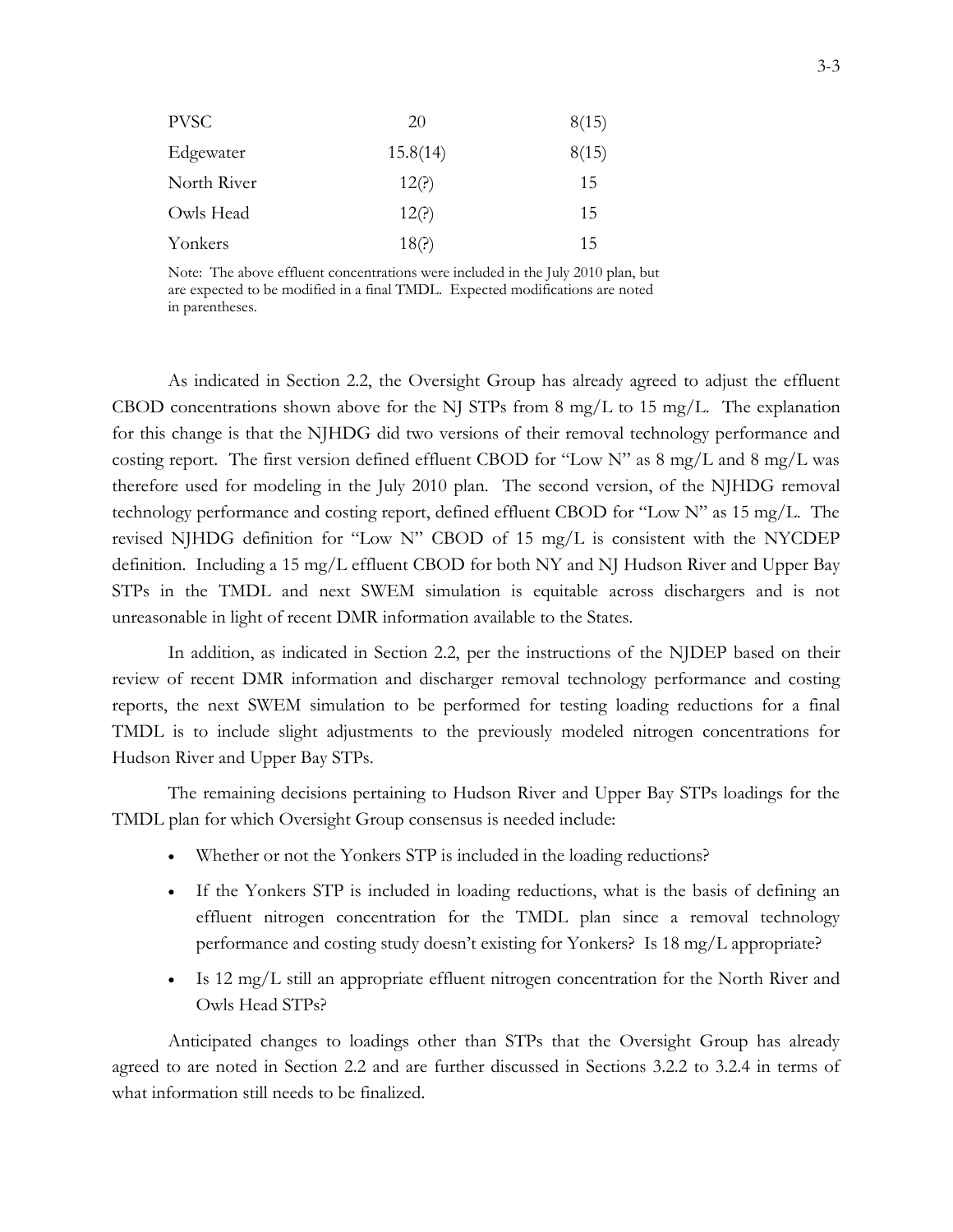## <span id="page-29-0"></span>**3.2.2 Finalize head-of-tide loadings for the Passaic and Raritan Rivers based on freshwater TMDLs**

TMDL development for nutrient reduction and dissolved oxygen improvement purposes has been ongoing in the New Jersey headwaters to the Harbor on the Passaic and Raritan Rivers. Ideally, the Harbor TMDL should reflect the loading conditions to the Harbor that will result from the upstream freshwater TMDLs. The July 2010 plan attempted to account for these freshwater TMDLs based on then available provisional information. In November 2011, the NJDEP provided updated information for mass loadings at Dundee (Passaic River) and Fieldville (Raritan River) Dams associated with the freshwater TMDLs. A final Harbor TMDL SWEM simulation should be revised to include the most recent headwater information from NJDEP.

#### <span id="page-29-1"></span>**3.2.3 Existing vs. permit/design flows at STPs**

As indicated in Section 2.2, the TMDL sub-regional plans presented in *Progress as of June 25, 2010 on Completing a Dissolved Oxygen Management Plan/TMDL for the NY/NJ Harbor Attachments Updated July 28, 2010* considered TMDL loadings based on existing STP effluent flows. The Oversight Group has agreed to instead calculate STP effluent loadings to the Harbor based on design/permit flows for the next SWEM simulation and final TMDL development. Permit/design flow values have been tabulated and shared with the States for review.

#### <span id="page-29-2"></span>**3.2.4 NJ CSO reductions**

As described in Section 2.2, a revised TMDL plan is likely to include CSO reductions in NJ waters that are driven by attainment of standards for pathogen indicator organisms. In NY waters, CSO reductions already planned for, including 30% for East River, 5% for Hudson River, and 6% for the Upper Bay CSOs would continue to be included as part of the TMDL plan. It is not clear whether NJ CSO management planning for pathogen indicator organisms will be completed prior to performing a new SWEM simulation for a revised nutrient and dissolved oxygen TMDL plan. One option that has been discussed is not including NJ CSO reductions in a revised TMDL plan.

#### <span id="page-29-3"></span>**3.3 COMPLETE A FINAL SWEM SIMULATION**

Once consensus is reached on loadings for the TMDL plan, those loadings will need to form the basis of a SWEM simulation so the level of dissolved oxygen standards attainment associated with the loadings can be calculated. Since October 2011, there has been a running dialogue between HDR|HydroQual, EPA, and the States to reach consensus on the inputs necessary for a final SWEM simulation. Outstanding issues are described in Section 3.2 and partial decisions reached are noted in Section 2.2.

#### <span id="page-29-4"></span>**3.4 DEVELOP TRADING OPTIONS**

In August 2010, implementation of the TMDL was contemplated in terms of permitting flexibility. As a fundamental principle, EPA and the States are interested in maximizing flexibility in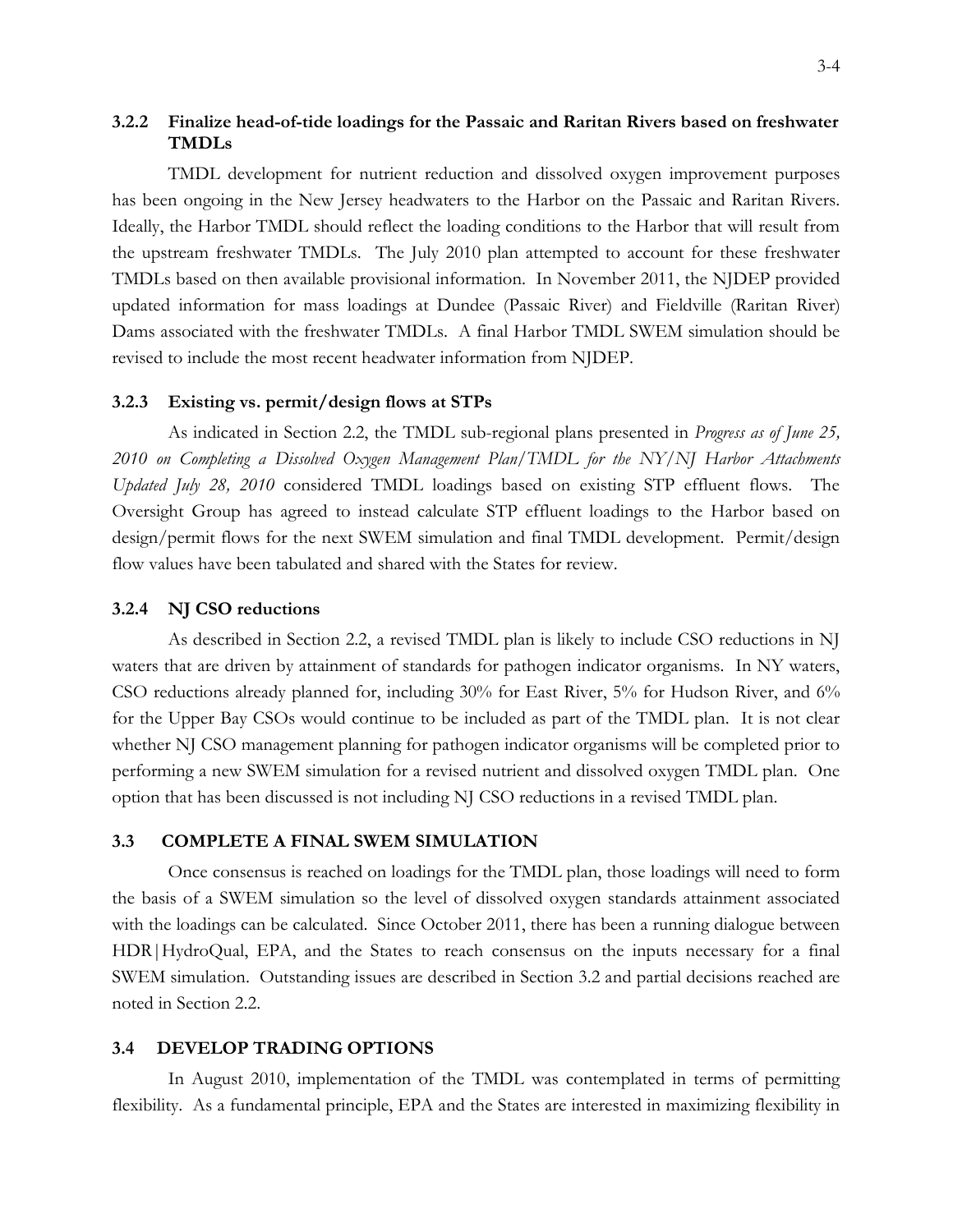establishing individual permit requirements when implementing TMDLs. While the final TMDL plan for dissolved oxygen standards attainment and its load and waste load allocations are the datum from which any potential alternative plans proposed would be measured, lower cost, equitable alternatives that produces a dissolved oxygen response that is equal to or better than the TMDL plan response would be considered by EPA and the States.

EPA and the States wanted to account for the fact that a permitted entity, or group of permitted entities, may wish to propose an alternative set of actions for one or more Harbor subregions that has a reasonable prospect to produce a dissolved oxygen response that is equal to or better than that produced by the final TMDL plan. Potential alternatives might include trades between nitrogen and carbon requirements for an individual permitted entity or trades among permitted entities for nitrogen and/or carbon requirements.

Alternatives proposed would be evaluated by the involved State(s) in consultation with EPA. Plausible alternatives would proceed to a second step in the evaluation process --- a confirmatory model simulation to be paid for by the permitted entity or group. Proposed alternatives producing a dissolved oxygen response that is equal to or better than the response produced by the final TMDL plan would be approved, and incorporated, for informational purposes, in an update of the approved TMDL. Proposed alternatives that fail this test may be adjusted through an iterative process to gain approval.

While it is not a requirement to have a trading protocol for the promulgation of the TMDL, it is desirable for stakeholders to be informed of implementation options as the TMDL is promulgated. There is a need to establish a metric by which "equal or better" dissolved oxygen would be judged when alternatives, to the final TMDL plan, are evaluated for approval. The metric should address both spatial expanse and duration. One suggested metric is the use of a spatially weighted average of days of non-attainment within the Harbor sub-regions adjacent to the permitted entities involved in the alternative.

## <span id="page-30-0"></span>**3.5 QUANTIFY DO STANDARD ATTAINMENT VS. NON-ATTAINMENT SITE SPECIFIC IMPACTS TO BIOTA**

As described in Section 2.3, a work plan is being developed for developing site specific evidence that improvements in Harbor dissolved oxygen will yield biological benefits and further proof that the marine dissolved oxygen criteria are applicable throughout the Harbor. While the additional information on expected biological benefits of the final TMDL plan and site-specific proof of the marine dissolved oxygen criteria will be informative, it is not a condition for TMDL development or promulgation and can proceed in parallel with TMDL development. If available, the site-specific information on expected Harbor biological benefits and further proof of the marine dissolved oxygen criteria can be incorporated into the section of the TMDL document describing applicable water quality standards.